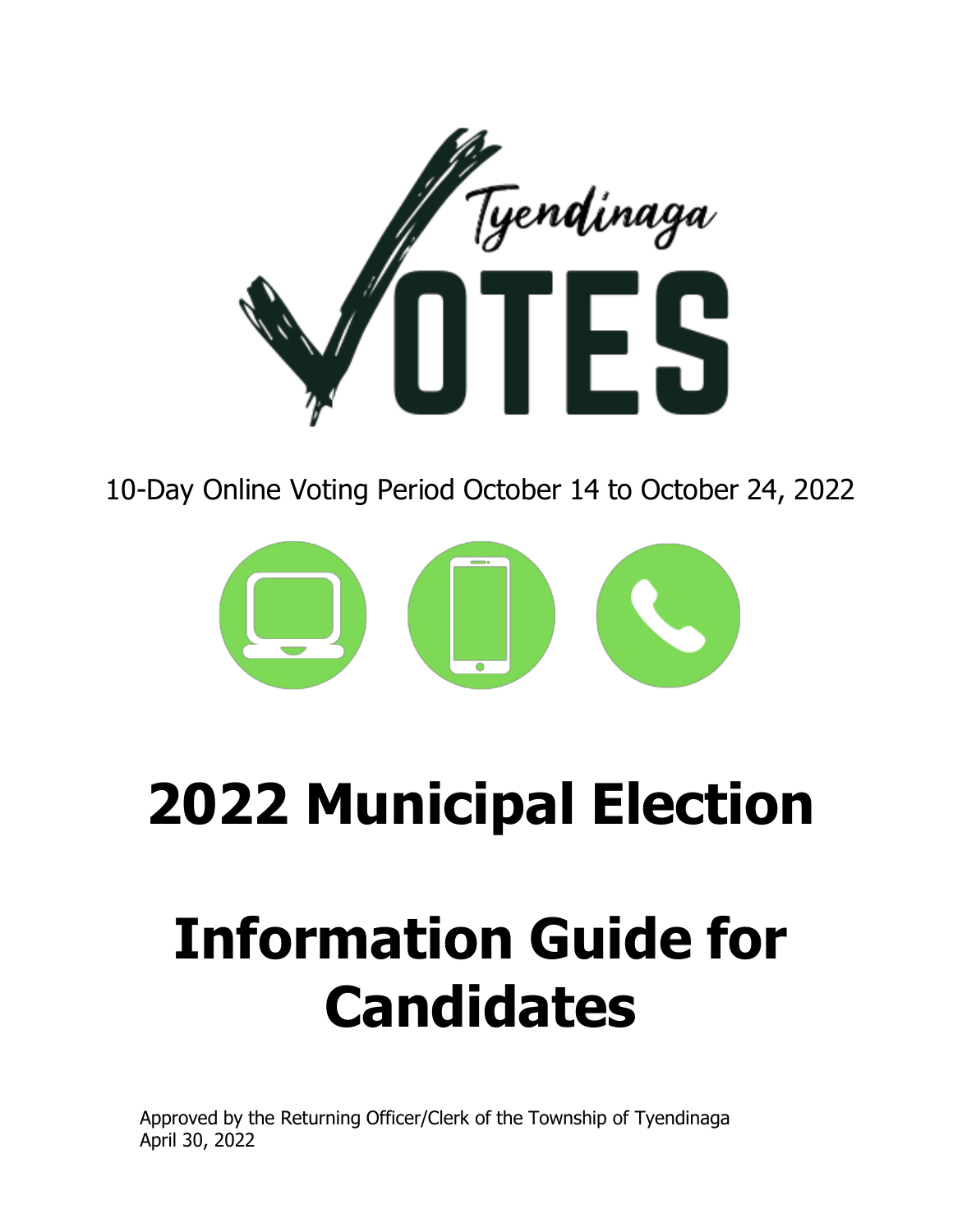## **Version History:**

| Version | <b>Date</b>    | <b>Sections Updated</b> |
|---------|----------------|-------------------------|
| ÷       | April 30, 2022 | Original Copy           |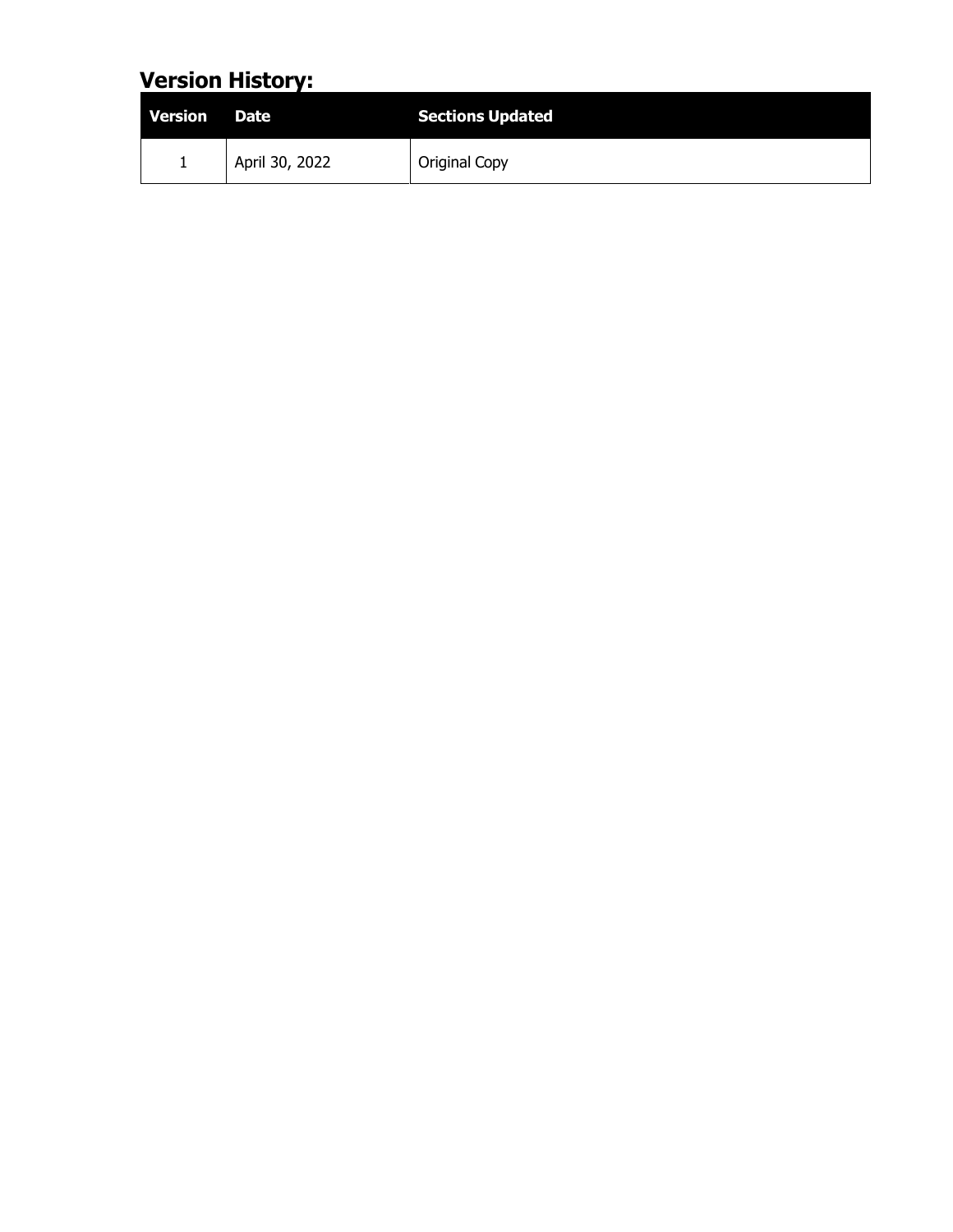

# **Table of Contents**

| Electronic Filing Option for Candidate Nominations and Third Party Advertisers4      |  |
|--------------------------------------------------------------------------------------|--|
|                                                                                      |  |
|                                                                                      |  |
|                                                                                      |  |
|                                                                                      |  |
|                                                                                      |  |
|                                                                                      |  |
|                                                                                      |  |
|                                                                                      |  |
|                                                                                      |  |
|                                                                                      |  |
|                                                                                      |  |
|                                                                                      |  |
|                                                                                      |  |
|                                                                                      |  |
|                                                                                      |  |
|                                                                                      |  |
|                                                                                      |  |
| Examination and Certification of Nominations by Returning Officer/Clerk  17          |  |
|                                                                                      |  |
|                                                                                      |  |
|                                                                                      |  |
|                                                                                      |  |
|                                                                                      |  |
| Access to Apartment Buildings, Condominiums, etc. by Candidates (or their Authorized |  |
|                                                                                      |  |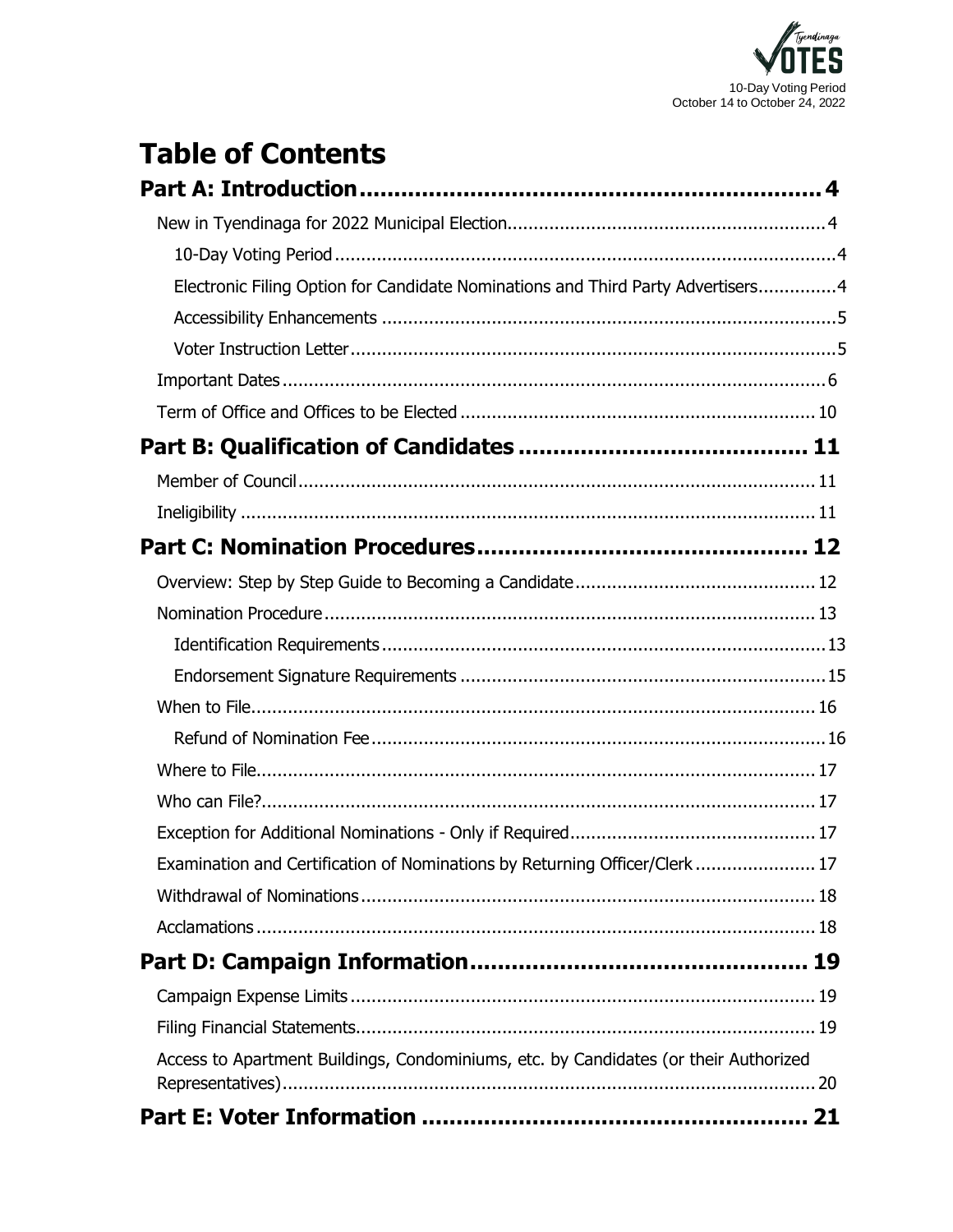

| Part F: Contact Information, Forms & Checklist |  |
|------------------------------------------------|--|
|                                                |  |
|                                                |  |
|                                                |  |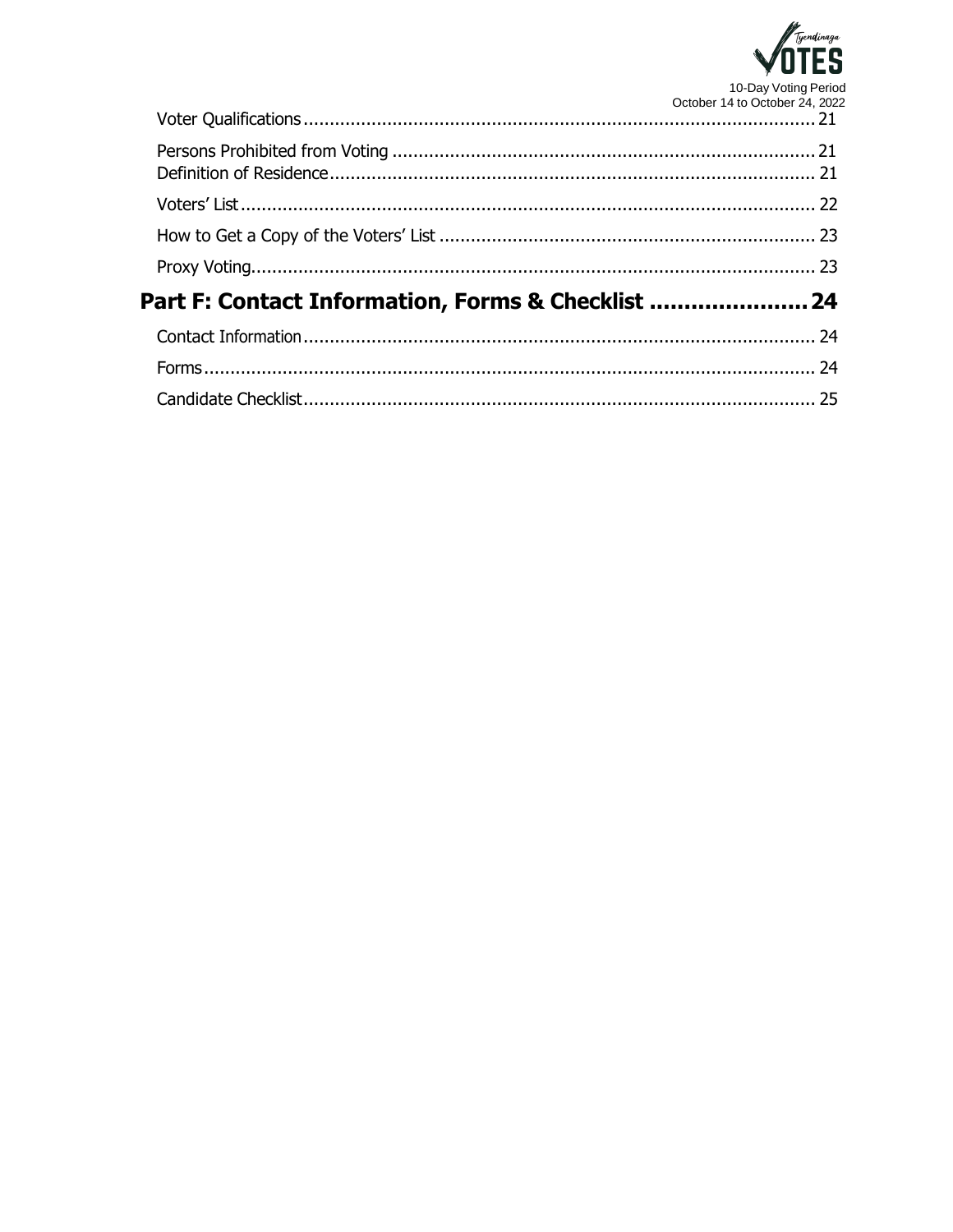

# <span id="page-4-0"></span>**Part A: Introduction**

This guide assists individuals intending to stand for elected office in the upcoming Township of Tyendinaga municipal election. It will be posted, along with updates, to both the Township's [election](http://www.tyendinagatownship.com/elections) website and the Candidate Portal.

Candidates are responsible for ensuring they are familiar with the requirements of the [Municipal](https://www.ontario.ca/laws/statute/96m32) Elections Act. Prospective candidates must satisfy themselves, through their own determination and own legal advice, that they comply with the legislation and all regulations, and that they are in fact qualified and not disqualified by law to seek elected office. A copy of the Municipal Elections Act is available for candidates from the Clerk's Office, upon request. It is also available online at [https://www.ontario.ca/laws](https://www.ontario.ca/laws/statute/96m32?search=municipal%2Belections%2Bact)

Candidates must comply with all requirements related to election campaign financing. In addition, candidates are advised to refer to the guide published by the Province - the 2022 [Candidates'](https://www.ontario.ca/files/2022-03/mmah-2022-candidates-guide-en-2022-03-31.pdf) Guide for Ontario Municipal Council and School Board Elections. The Provincial guide provides both general information and financial reporting requirements under the Municipal Elections Act.

## <span id="page-4-1"></span>**New in Tyendinaga for 2022 Municipal Election**

## <span id="page-4-2"></span>10 – Day Voting Period

The voting period for the 2022 Tyendinaga municipal election for Reeve, Deputy Reeve, Councillors and School Board Trustees is:

October 14<sup>th</sup> to October 24<sup>th</sup>, 2022. Voters will be able to cast their ballot during the 10day voting period from anywhere using an internet-connected computer, tablet, smartphone, or telephone. This means that voters will have 10 continuous days and over 200 hours to cast their ballots. Voters requiring assistance may visit one of two Voter Assistance Centres (VACs) where Election staff will be on hand to offer access to internet- connected devices and answer questions.

## <span id="page-4-3"></span>Electronic Filing Option for Candidate Nominations and Third Party Advertisers

Prospective Candidates and Third Party Advertisers must make an appointment with election staff to register; however, the meeting to complete and sign official documents, with Adobe Sign can now take place virtually or in person.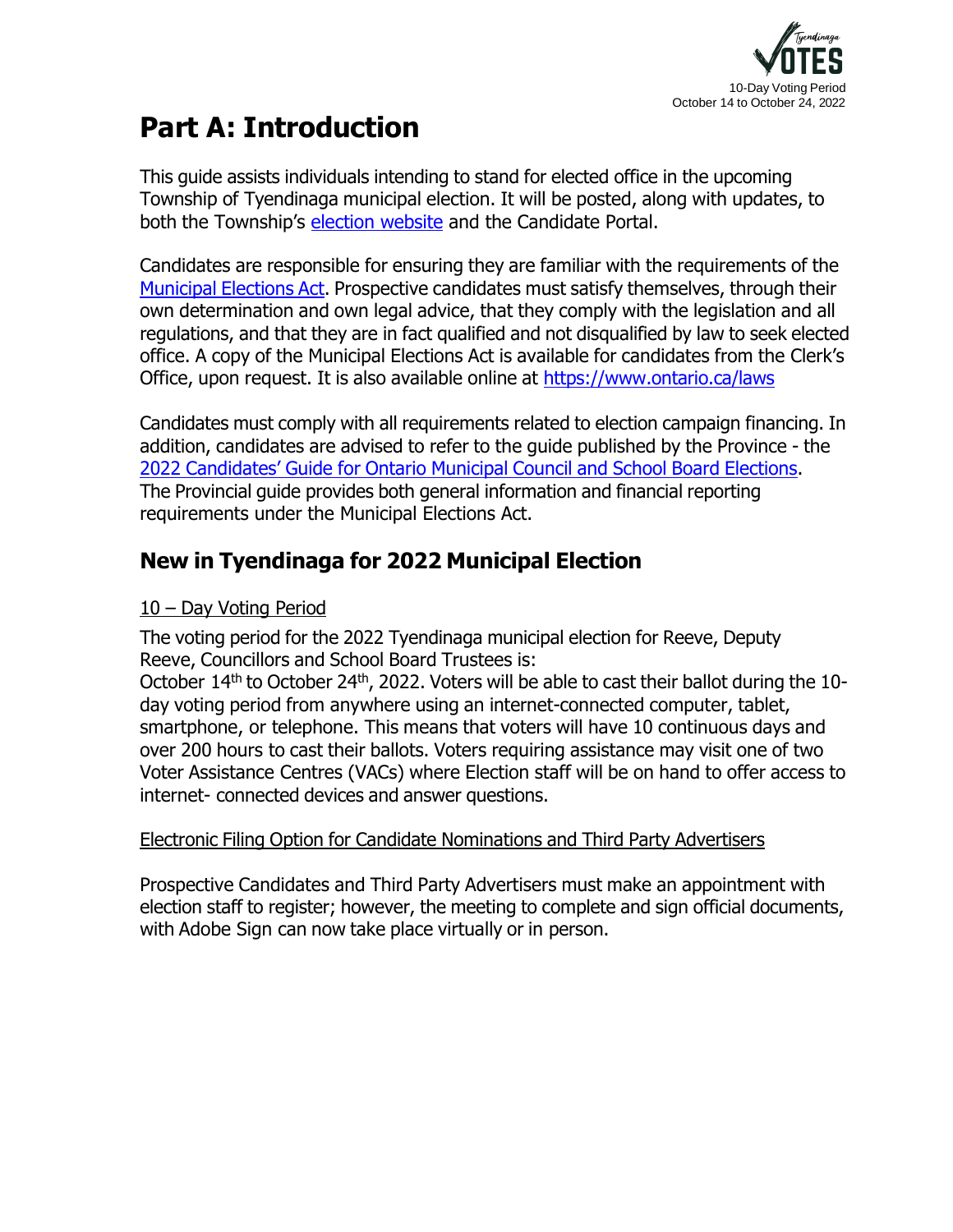

#### <span id="page-5-0"></span>Accessibility Enhancements

The Township of Tyendinaga has incorporated leading-edge accessibility features into the 2022 Municipal Election. These include a mobile app with accessibility enhancements that allow voters to vote from home using their own devices. Internet and telephone voting method allows voters to vote using accessibility features like screen magnifiers, brightness or high contrast views, screen readers, TTY telephone assistance or any other assistive device they may use at home.

#### <span id="page-5-1"></span>Voter Instruction Letter

The Township will mail each eligible voter on the Voters' List, a letter that contains a unique voting Personal Identification Number (PIN), voting instructions, the website address for voting and where assistance is available.

Voters will use their PIN along with their birthdate to access the secure online voting platform.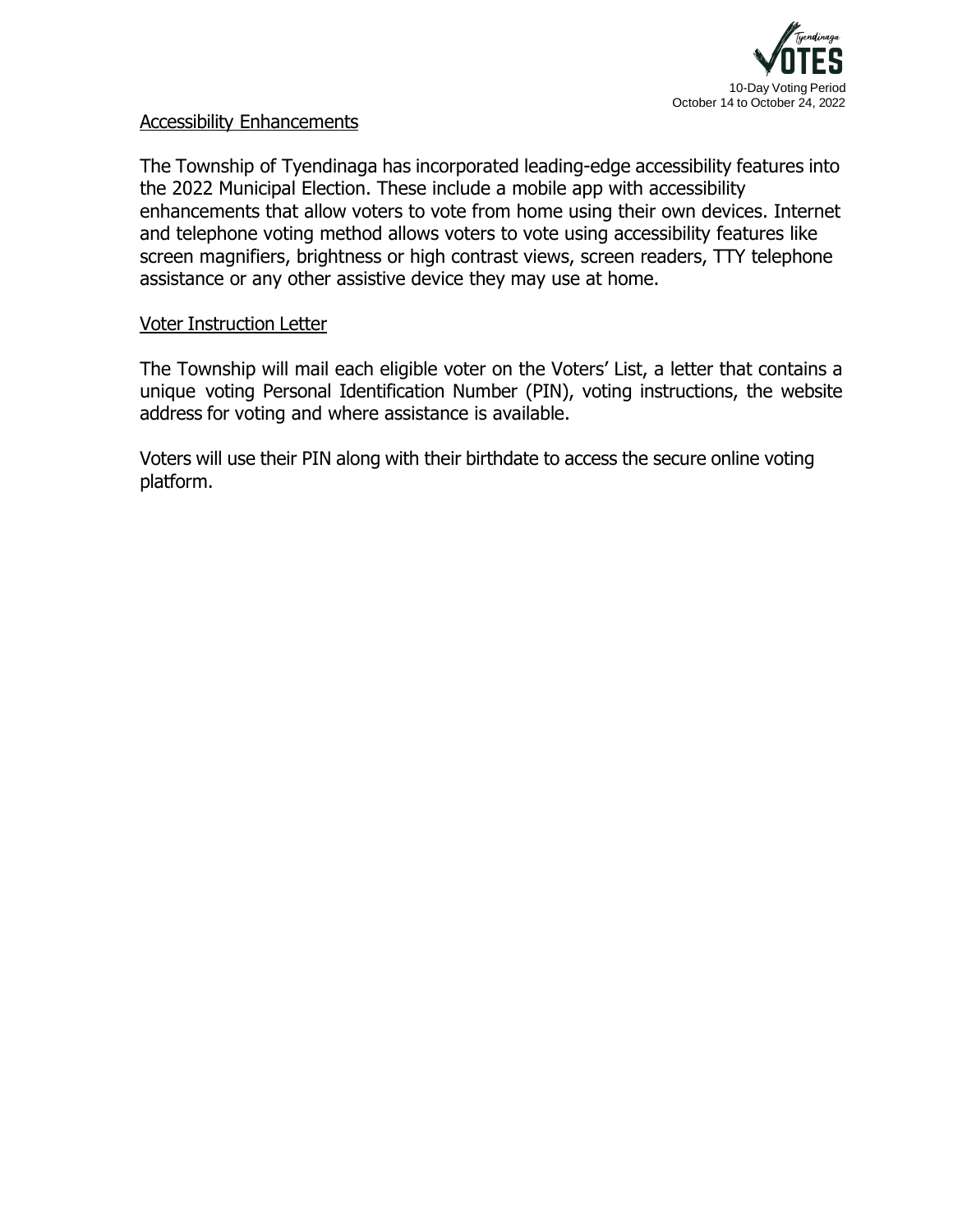

## **Important Dates**

## **May 2 to August 19, 2022:**

Nomination period (during regular office hours). Nominations must be submitted using the prescribed form(s).

Individuals who wish to register as a candidate must first schedule a virtual or in-person appointment by contacting elections staff by e-mail at [elections@tyendinagatownship.com.](mailto:elections@tyendinagatownship.com)

#### **Candidates must not spend or raise funds for their election campaign until their Nomination form has been filed with the Returning Officer/Clerk.**

#### **August 19, 2022 (Nomination Day):**

Last day for nominations to be accepted, or for a nomination to be withdrawn.

Nominations will only be accepted between 8:30 a.m. and 2 p.m. An appointment must be scheduled with Election Office officials prior to the submission of a nomination.

Withdrawals must be in writing, using the prescribed form, and submitted by 2 p.m.

**Note:** If there are insufficient candidates for any office, the nomination period for that office will be extended to August 24 (9 a.m.to 2 p.m.).

## **May 2 to October 21, 2022:**

Third party advertisers are required to register with the Returning Officer/Clerk, using the prescribed form.

Individuals, corporations, or trade unions who wish to register as a third party advertiser must first schedule a virtual or in-person appointment by contacting [elections@tyendinagatownship.com](mailto:elections@tyendinagatownship.com) or by phone at 613-396-1944 extension 200.

#### **Until the Returning Officer/Clerk certifies a third party advertiser's registration, they may not spend money on their campaign, accept contributions or begin advertising.**

## **May 2, 2022 to January 3, 2023:**

Campaign period begins on the day a candidate files a nomination form and the period ends on January 3, 2023 unless:

- 1) The candidate withdraws the nomination;
- 2) The Returning Officer/Clerk rejects the nomination; or,
- 3) The candidate is extending their campaign to erase a deficit.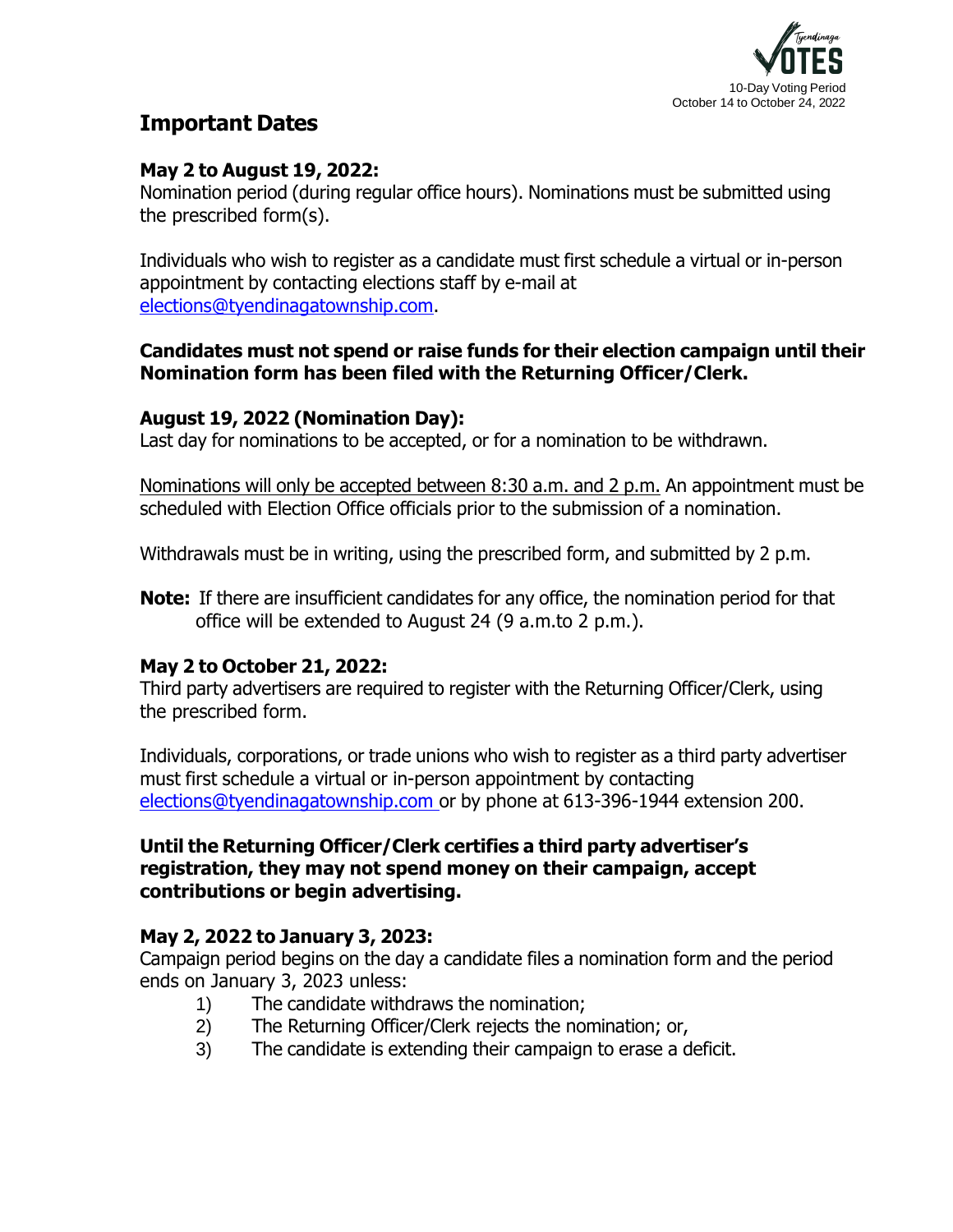

#### **August 22, 2022:**

Returning Officer/Clerk examines nomination forms for qualification requirements, and if satisfied, certifies papers by 4 p.m.

After 4 p.m., Returning Officer/Clerk declares list of officially certified and acclaimed candidates.

#### **September 1, 2022:**

Returning Officer/Clerk to provide certified candidates with access to the Voters' List, upon their signing of the Candidate's Declaration - Proper Use of Voters' List & Access to Candidates' Portal Form.

#### **September 1 to October 24, 2022:**

Township can make revisions to the Voters' List.

#### **September 6, 2022:**

Election signs may be placed in accordance with the Township of Tyendinaga Election Signs By-law.

#### **September 26, 2022:**

Returning Officer/Clerk to provide certified candidates with a Certificate of Maximum Campaign Spending Limit (Final Amount), Certificate of the Maximum amount of contributions to a candidate's own election campaign, a Certificate of the Applicable Maximum Amount for Expenses that can be incurred after voting day.

#### **October 14, 2022:**

Online voting begins at 10 a.m.

Eligible voters can vote from anywhere that they have access to an internet connection.

Voters require a Voter Information Letter to vote. Voters must follow the instructions on the Voter Information Letter to cast their ballot using their unique PIN along with their birthdate to access the secure online voting platform.

#### **October 24, 2022:**

Online voting ends at 8 p.m.

Unofficial results of the election will be announced as soon as possible after the close of voting. Unofficial results will be posted to the results section of the [elections](http://www.tyendinagatownship.com/elections) website.

#### **October 25, 2022:**

Returning Officer/Clerk to declare official results of the election as soon as possible after October 24, 2022.

## **October 31, 2022:**

Election signs must be removed from public and private property no later than 11:59 p.m.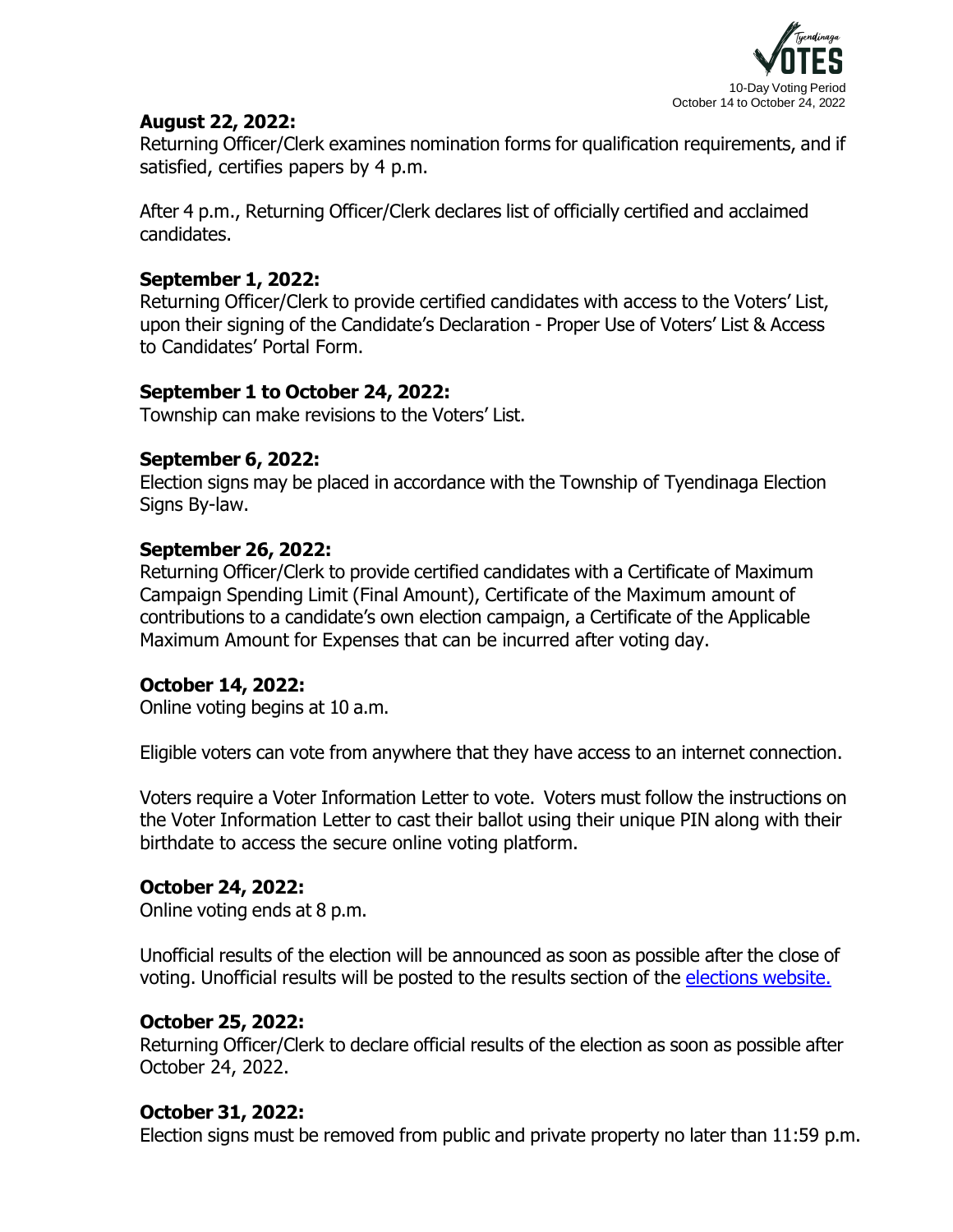

#### **November 15, 2022:**

2022-2026 Term of Office commences. Inaugural Council meeting (additional information will be provided closer to the meeting date).

## **January 3, 2023:**

Campaign period ends unless:

- 1) The candidate withdrew the nomination;
- 2) The Returning Officer/Clerk rejected the nomination; or,
- 3) The candidate wants to extend their campaign to erase a deficit.

Candidates may not raise funds or incur expenditures beyond this date unless they have a deficit and have notified the Returning Officer/Clerk, in writing, of the extension to the campaign period. If a candidate has a deficit on this date and wishes to continue fundraising to eliminate the deficit, the candidate must notify the Returning Officer/Clerk on the prescribed form; failure to do so will mean the campaign period automatically ends on January 3, 2023.

**Note:** The Returning Officer/Clerk will send a notice to all candidates at least 30 days before October 24, 2022 to remind candidates of their financial filing responsibilities.

#### **January 3, 2023:**

Supplementary campaign period begins for candidates that have extended their campaign period to erase a deficit.

## **March 30, 2023:**

If a candidate cannot submit their financial statements by March 29, 2023, this is the last day they may apply to the Superior Court of Justice for an extension to file their financial statements. Extensions shall not be permitted for more than 90 days.

## **March 31, 2023:**

Deadline for candidates to file financial statements; the statement covers the period from the day the candidate filed their nomination form until December 31, 2022.

Candidates must notify the Returning Officer/Clerk, in writing, of a Court extension by 2 p.m. on this date.

## **May 1, 2023:**

Candidates that have not filed their financial statement by the deadline may file their financial statement by this date, if the statement is accompanied with a \$500 late filing fee.

This grace period ends at 2 p.m.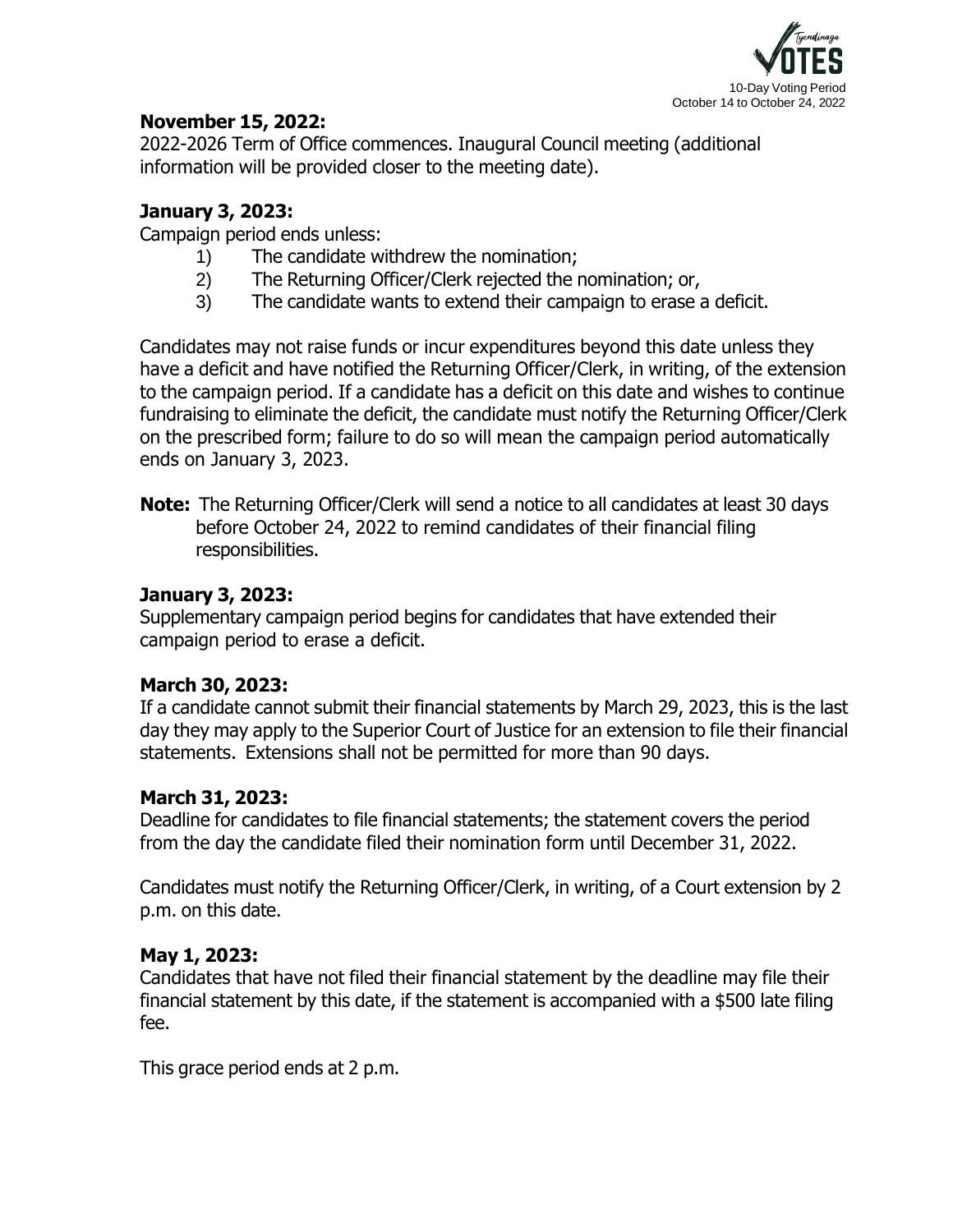

#### **May 2, 2023:**

Returning Officer/Clerk to publish a report indicating which Candidates filed their financial statements and who is in default.

Candidates who did not file the required financial statement will be sent a Notice of Default outlining penalties.

#### **June 30, 2023:**

Supplementary campaign period ends for candidates who extended their campaign to erase a deficit.

#### **September 28, 2023:**

Last day candidates and registered third parties may apply to the Superior Court of Justice for an extension to file their financial statements. Extensions shall not be more than 90 days.

#### **September 29, 2023:**

Deadline for candidates and registered third parties to file supplementary financial statements and auditor's reports; a supplementary financial statement includes the information from the initial statement and adds financial information from an extended campaign.

Candidates must notify the Returning Officer/Clerk, in writing, of a Court extension by 2 p.m. on this date.

## **October 30, 2023:**

Candidates that have not filed their supplemental financial statement by the deadline may file their financial statement by this date, provided the statement is accompanied with a \$500 late filing fee.

This grace period ends at 2 p.m.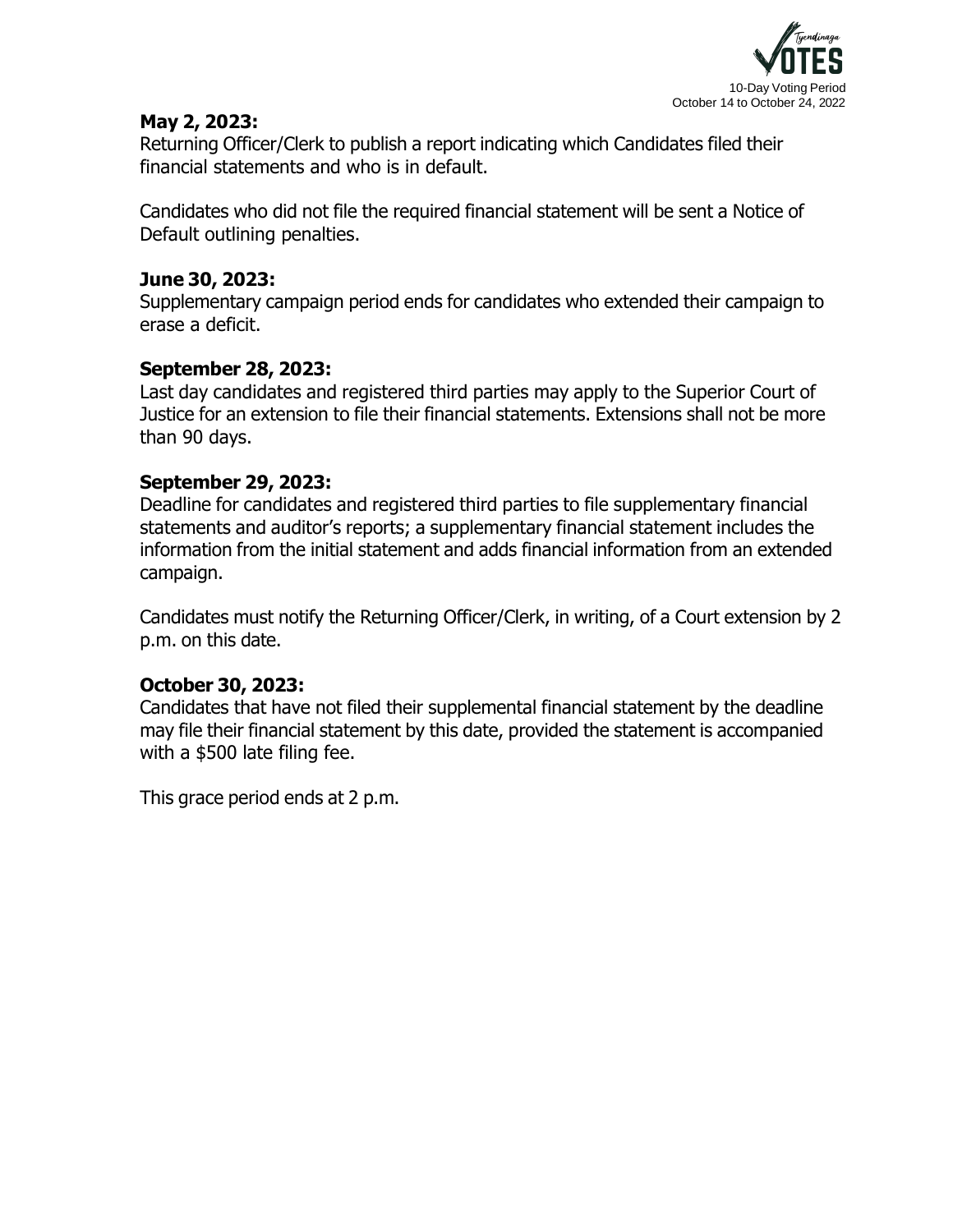

## <span id="page-10-0"></span>**Term of Office and Offices to be Elected**

For the 2022 Municipal Election, members will be elected for the period beginning November 15th, 2022 and ending, November 14, 2026 for the following offices:

- Reeve
- Deputy Reeve
- Councillor
- Algonquin and Lakeshore Catholic District School Board (English Separate)1
- Hastings Prince Edward District School Board (English Public)<sup>2</sup>
- Conseil Des Écoles Catholiques Du Centre-Est (French Separate)3
- Conseil Des Écoles Publiques De L'est De L'ontario (French Public)<sup>4</sup>

<sup>1</sup> Nomination forms for this office must be submitted to the Clerk of the City of Belleville. For more information on registering for this office, contact the City of Belleville at [mtmacdonald@belleville.ca](mailto:mtmacdonald@belleville.ca) or visit [cityofbelleville.ca](http://www.cityofbelleville.ca/)

<sup>2</sup> Nomination forms for this office must be submitted to the Clerk of the Municipality of Tweed. For more information on registering for this office, contact the Municipality of Tweed at [clerk@tweed.ca](mailto:clerk@tweed.ca) or visit [tweed.ca](http://www.tweed.ca/)

<sup>&</sup>lt;sup>3</sup> Nomination forms for this office must be submitted to the Clerk of the City of Kingston. For more information on registering for this office, contact the City of Kingston at [elections@cityofkingston.cao](mailto:elections@cityofkingston.ca)r visit [cityofkingston.ca/elections](http://www.cityofkingston.ca/elections)

<sup>4</sup> Nomination forms for this office must be submitted to the Clerk of the City of Kingston. For more information on registering for this office, contact the City of Kingston at [elections@cityofkingston.cao](mailto:elections@cityofkingston.ca)r visit [cityofkingston.ca/elections](http://www.cityofkingston.ca/elections)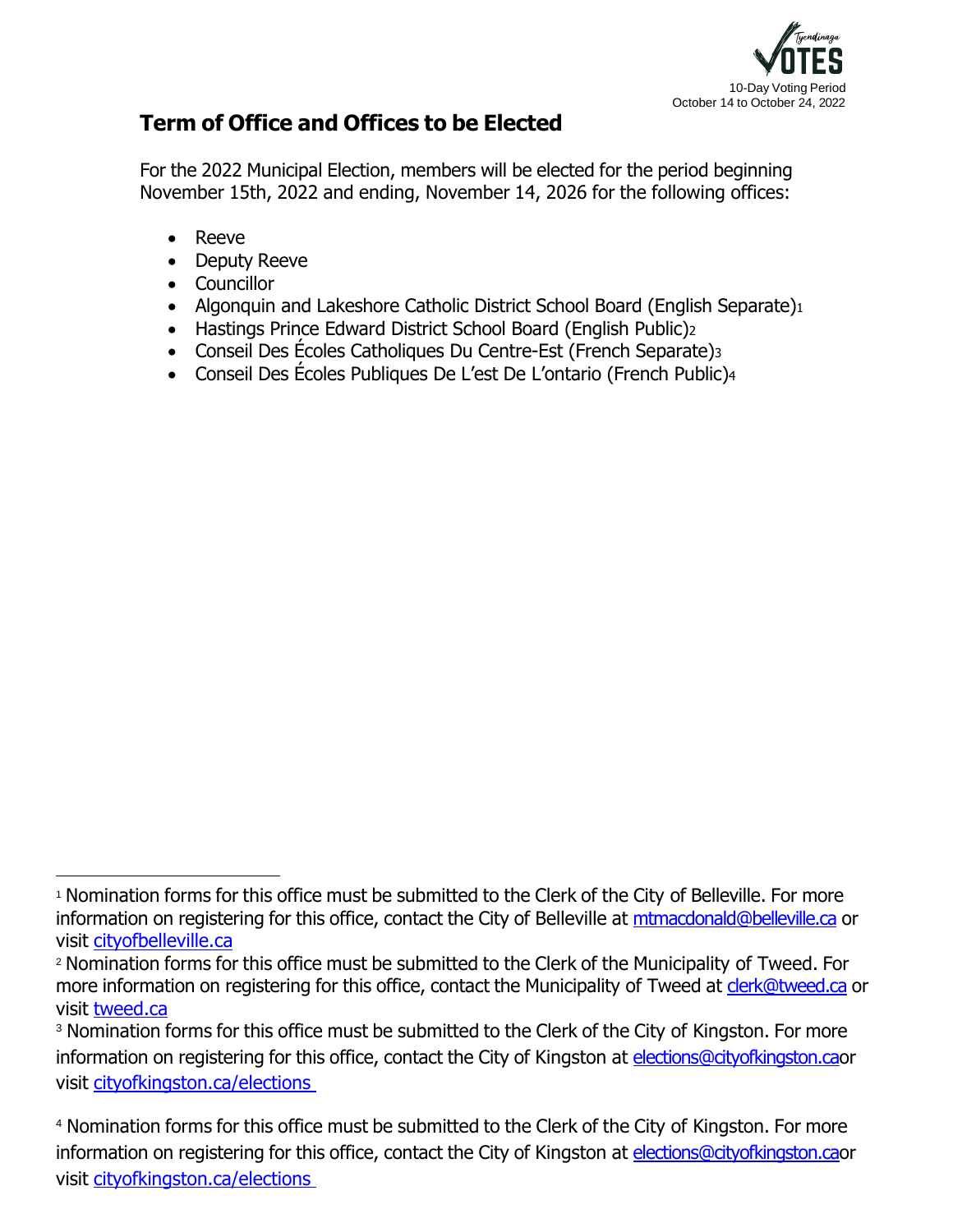

# <span id="page-11-0"></span>**Part B: Qualification of Candidates**

## <span id="page-11-1"></span>**Member of Council**

Qualifications for Members of Council are set out in Section 256 of the Municipal Act, 2001 and Section 17 of the Municipal Elections Act.

In order to run for office on Tyendinaga Township Council a person must be, at the time of nomination:

- 1. A Canadian citizen;
- 2. At least 18 years old;
- 3. A resident of Tyendinaga or the owner or tenant of property, or the spouse of such owner or tenant; and,
- 4. Not disqualified by any legislation from holding office.

## <span id="page-11-2"></span>**Ineligibility**

The following are ineligible to be elected as Members of Council:

- (a) An employee of the Township except during an authorized unpaid leave of absence (the leave of absence must begin prior to filing the nomination form);
- (b) A person who is not an employee of the municipality but who is the Returning Officer/Clerk, Treasurer, Integrity Commissioner, Auditor General, Ombudsman or registrar, a closed meeting investigator, or who holds any administrative position of the municipality.
- (c) A judge of any court.
- (d) A member of the Assembly as provided in the Legislative Assembly Act or of the Senate or House of Commons of Canada.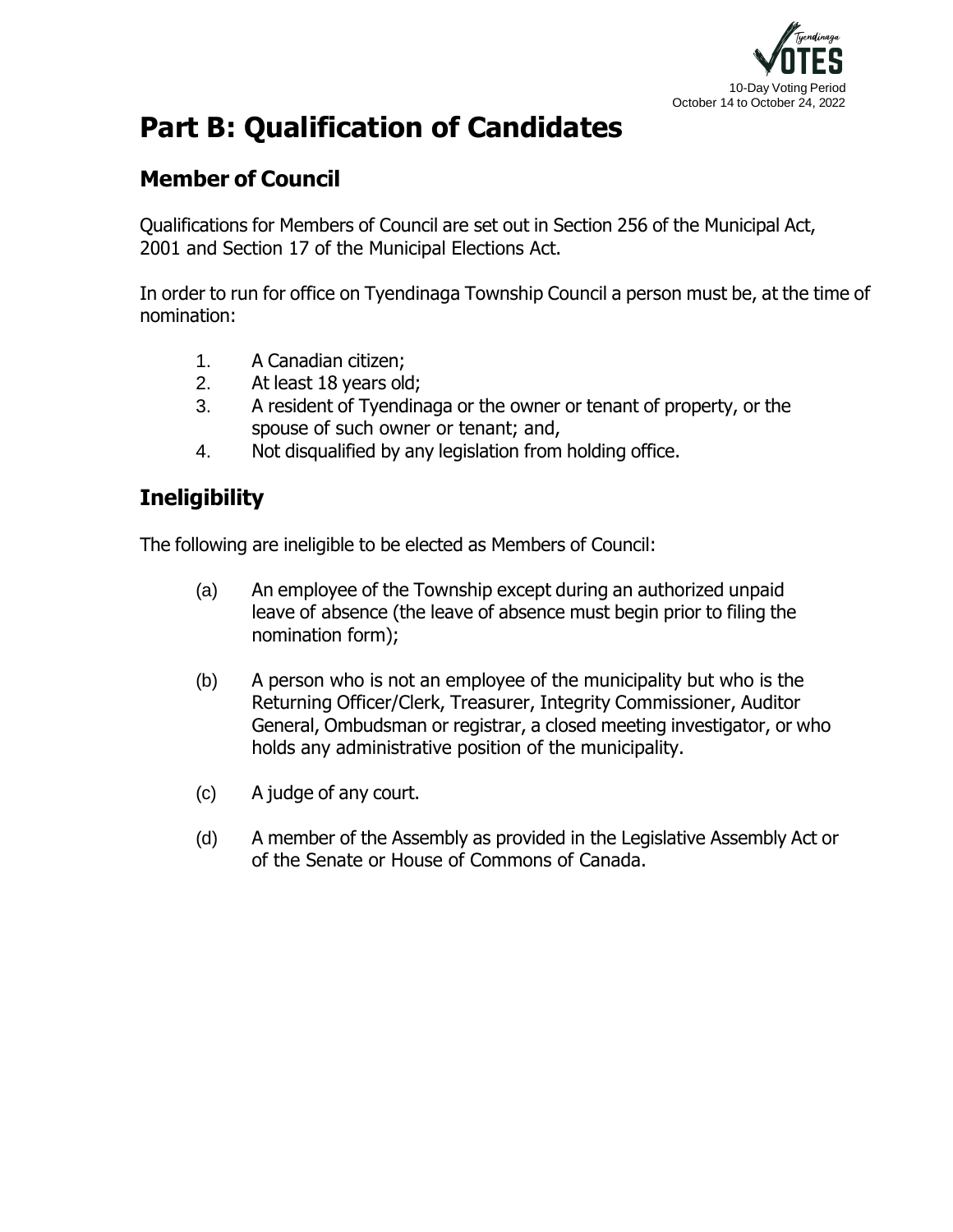

## <span id="page-12-0"></span>**Part C: Nomination Procedures**

## <span id="page-12-1"></span>**Nomination Procedure**

Candidate nomination meetings with Township election staff are by appointment only. These meetings may be booked as virtual or in-person appointments. Drop-ins are not available. Contact the Election Office by email at [elections@tyendinagatownship.com](mailto:elections@tyendinagatownship.com) or by telephone at 613-396-1944 extension 200.

Once the meeting is booked, prospective candidates will receive an email from Election Staff confirming the date, time, meeting location and log-in details for those who have selected a virtual Zoom appointment. This email will also include a link to a package of digital forms customized for the position they are submitting their nomination for.

Candidates must prepare the following prior to their nomination meeting:

## **1. Proof of Identity**

Candidates should collect and scan their required identification documents (ID) and upload it with their Proof of Identity form.

## <span id="page-12-2"></span>Identification Requirements

Candidates filing a nomination must present acceptable identification during their scheduled nomination meeting with the Township of Tyendinaga elections office. The identification provided must meet the following three criteria. They may be met through two or three pieces of identification.

- Photo ID
	- Ontario Driver's Licence, Ontario Photo Card, Canadian Passport, Certificate of Indian Status, etc.
- Proof of Canadian citizenship
	- Canadian Passport, Canadian Birth Certificate, Certificate of Canadian Citizenship, Citizenship Card, etc.
- Proof of qualifying address
	- Ontario Driver's Licence, Photo Card, property tax bill, utility bill, insurance policy, pay stub from current employer, document from a Band Council in Ontario, etc.

If you are filing as an agent of a candidate, you must present any piece of government-issued identification showing your name and signature as well as identification for the candidate following the criteria above**.**



Valid Ontario Driver's Licence and Canadian Passport are most commonly used as identification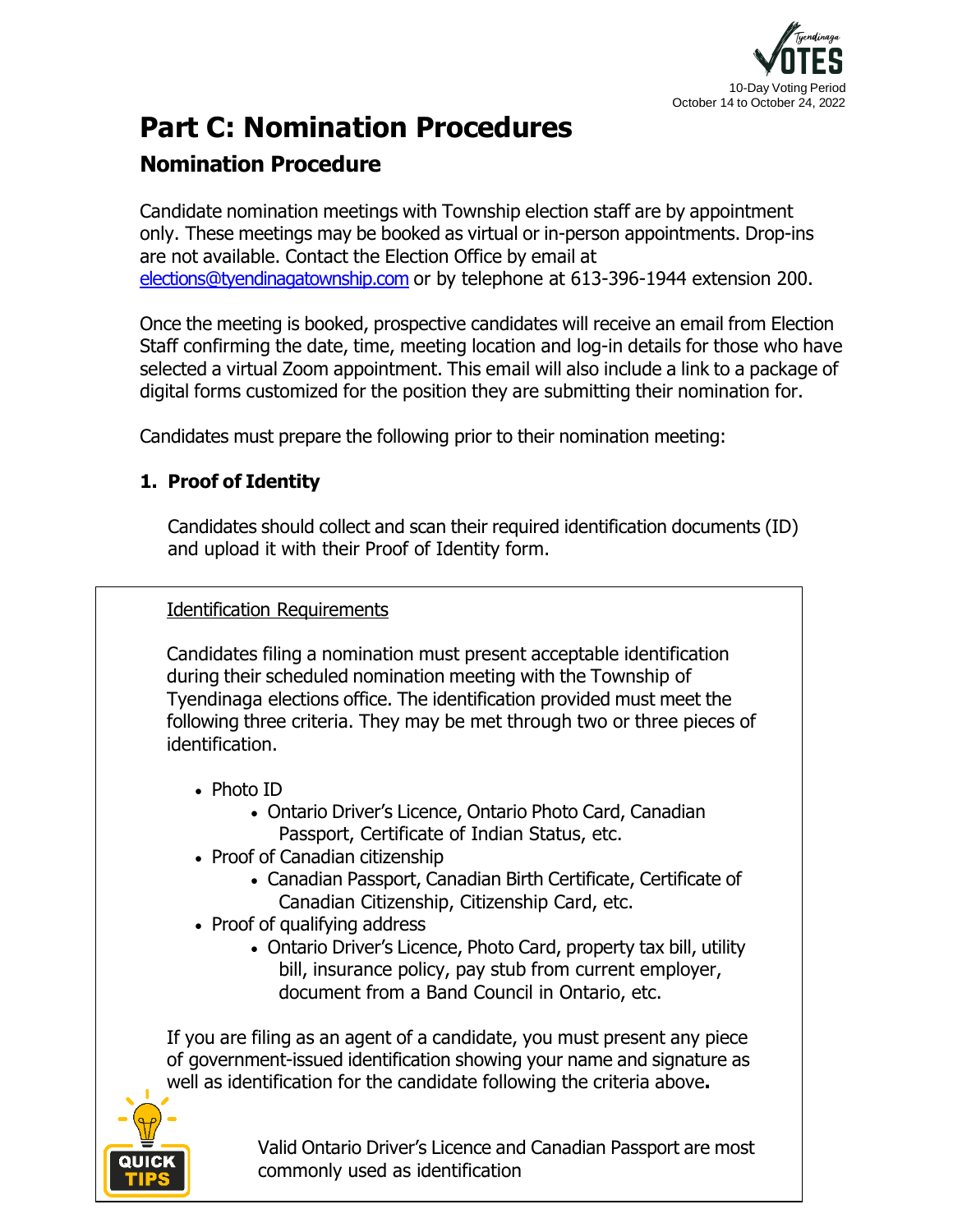



If you are scanning your ID, please scan all pages together as a single file. If you are taking a photo of your ID, please photograph each piece of identification separately on a white background for legibility.

Be prepared to show original versions of your ID at your Nomination Meeting.

#### **2. Endorsement Signatures**

Candidates for Township Council positions are not required to be endorsed as the endorsement requirement does not apply to a nomination in a municipality in which the number of electors who were eligible to vote in the 2018 election was less than 4000.

#### **3. Nomination Paper - Form 1**

Candidates should complete the nomination form with their name written the way they want it to appear on the electronic and paper ballot. Candidates who normally go by a different name than their legal first name may be permitted to use that name, provided that the Returning Officer/Clerk agrees.

#### **4. Declaration of Qualifications**

Candidates are required to complete a Declaration of Qualifications form as part of the nomination documentation process. Elections staff in at the Township of Tyendinaga Municipal Office shall administer this declaration during the Candidate Nomination Meeting.

#### **5. Filing Fee Payment**

The nomination filing fee is \$200 to run for the office of Reeve and \$100 for all other offices. This fee must be paid to the Returning Officer/Clerk at the time you submit your nomination form.

The fee can be paid by debit, credit card, certified cheque or money order payable to the Treasurer, Township of Tyendinaga.

#### Refund of Nomination Fee

A candidate is entitled to receive a refund of the nomination filing fee if they file their financial statements with the Returning Officer/Clerk by the filing date. The deadline to file financial statements is 2 p.m. on March 31, 2023.

## <span id="page-13-0"></span>**When to File**

Persons wishing to become a candidate must file a nomination form prior to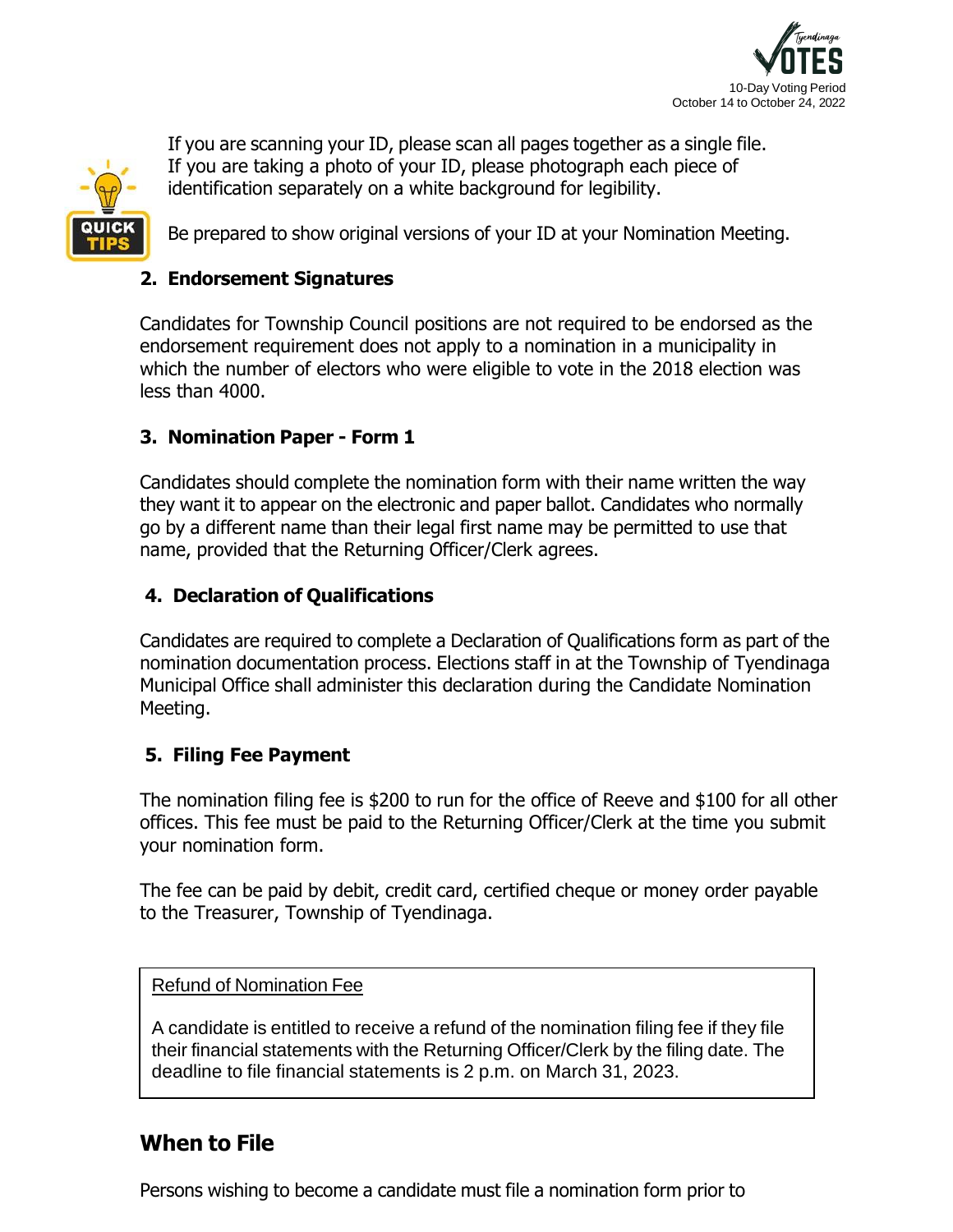

receiving any campaign contributions and prior to spending any funds on a campaign.

A person may file their nomination form beginning May 2, 2022. The deadline to file is August 19, 2022 at 2 p.m. The time displayed by the Municipal Office electronic clock shall be the record of time that a candidate files their nomination form.

Individuals who wish to register to become a candidate must first schedule an appointment by contacting [elections@tyendinagatownship.com](mailto:elections@tyendinagatownship.com) by phone 613-396-1944 extension 200.

## <span id="page-14-0"></span>**Where to File**

In-Person Option

Appointments are required and can be booked in advance by emailing [elections@tyendinagatownship.com.](mailto:elections@tyendinagatownship.com) Candidates wishing to file the nomination form in- person or have an agent file it on their behalf may do so at:

Township of Tyendinaga Municipal Office 859 Melrose Road Shannonville, ON K0K 3A0

Online Filing Option

New for 2022, Candidates may file their nomination electronically through a virtual meeting. Appointments are required and can be booked in advance by emailing [elections@tyendinagatownship.com](mailto:elections@tyendinagatownship.com) or calling 613-396-1944 extension 200. Appointments for electronic filing of candidate nominations begin Monday, May 2, 2022 at 8:30 a.m.

## <span id="page-14-1"></span>**Who can File?**

A candidate can file their original signed nomination form in-person, or online. Alternately, an agent can file on behalf of the candidate. The agent must also provide a copy of the candidate's identification as well as providing their own identification.

## <span id="page-14-2"></span>**Exception for Additional Nominations - Only if Required**

If the number of nominations filed for an office is less than the number of persons to be elected to the office, additional nominations may be filed between 9 a.m. and 2 p.m. on August 24, 2022.

## <span id="page-14-3"></span>**Examination and Certification of Nominations by Returning**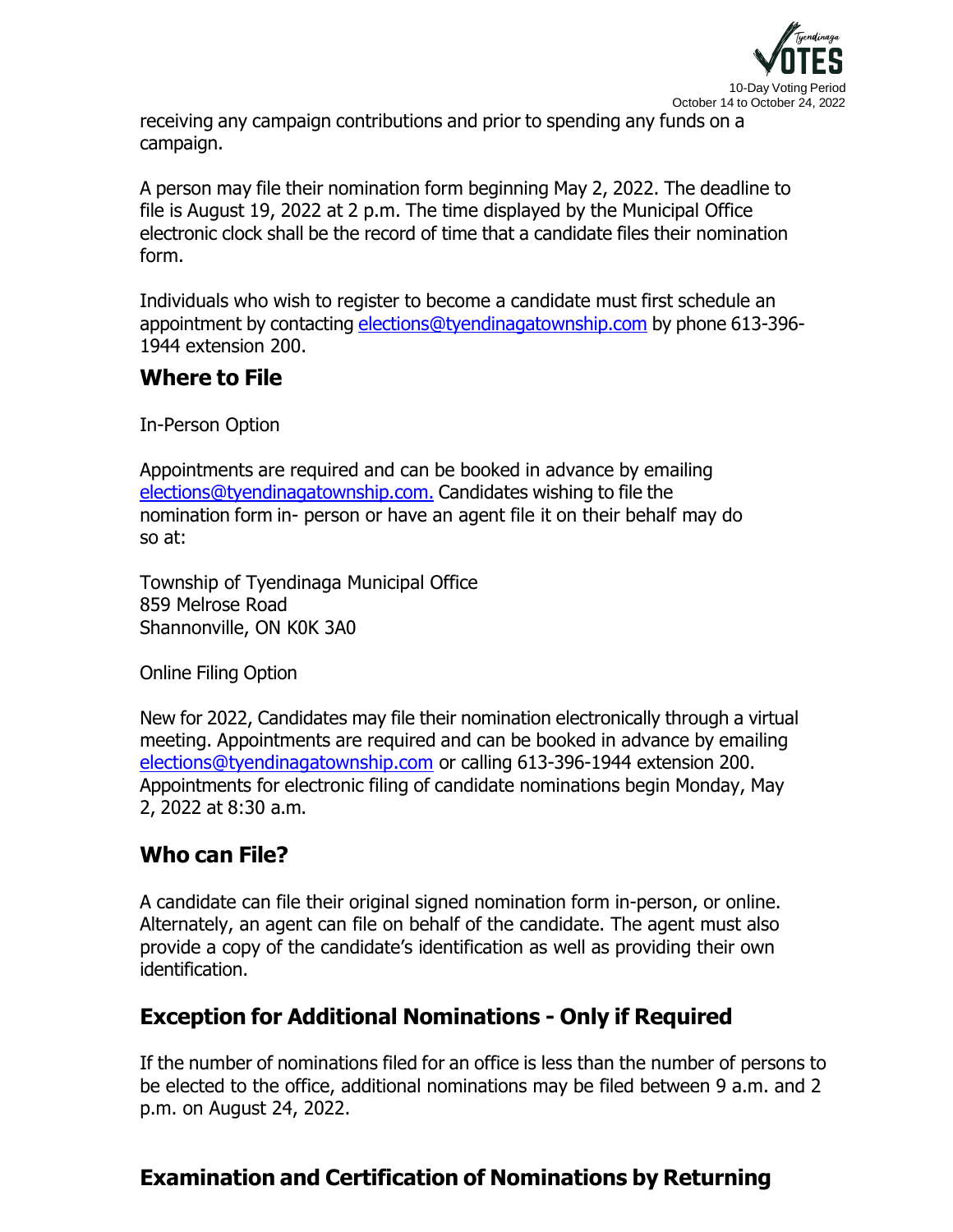

## **Officer/Clerk**

The Returning Officer/Clerk shall examine each nomination that has been filed, by 4 p.m. on August 22, 2022. If the Returning Officer/Clerk is satisfied that the person is qualified to be a candidate, they will certify the nomination form.

If required, any additional nominations filed, in accordance with the above section, "Exception for Additional Nominations - Only if Required", shall be examined before 4 p.m. on August 25, 2022.

If the Returning Officer/Clerk rejects a nomination they will give notice as soon as possible to the individual seeking nomination and to all candidates. The Returning Officer/Clerk's decision to certify or reject a nomination is final.

## <span id="page-15-0"></span>**Withdrawal of Nominations**

A person may withdraw their nomination by filing a written withdrawal in the Clerk's Office, before 2 p.m. on August 24, 2022.

## <span id="page-15-1"></span>**Acclamations**

If, at 4 p.m. on August 22, 2022 the number of certified candidates for an office is the same as or less than the number to be elected, the Returning Officer/Clerk shall immediately declare the candidate or candidates elected by acclamation.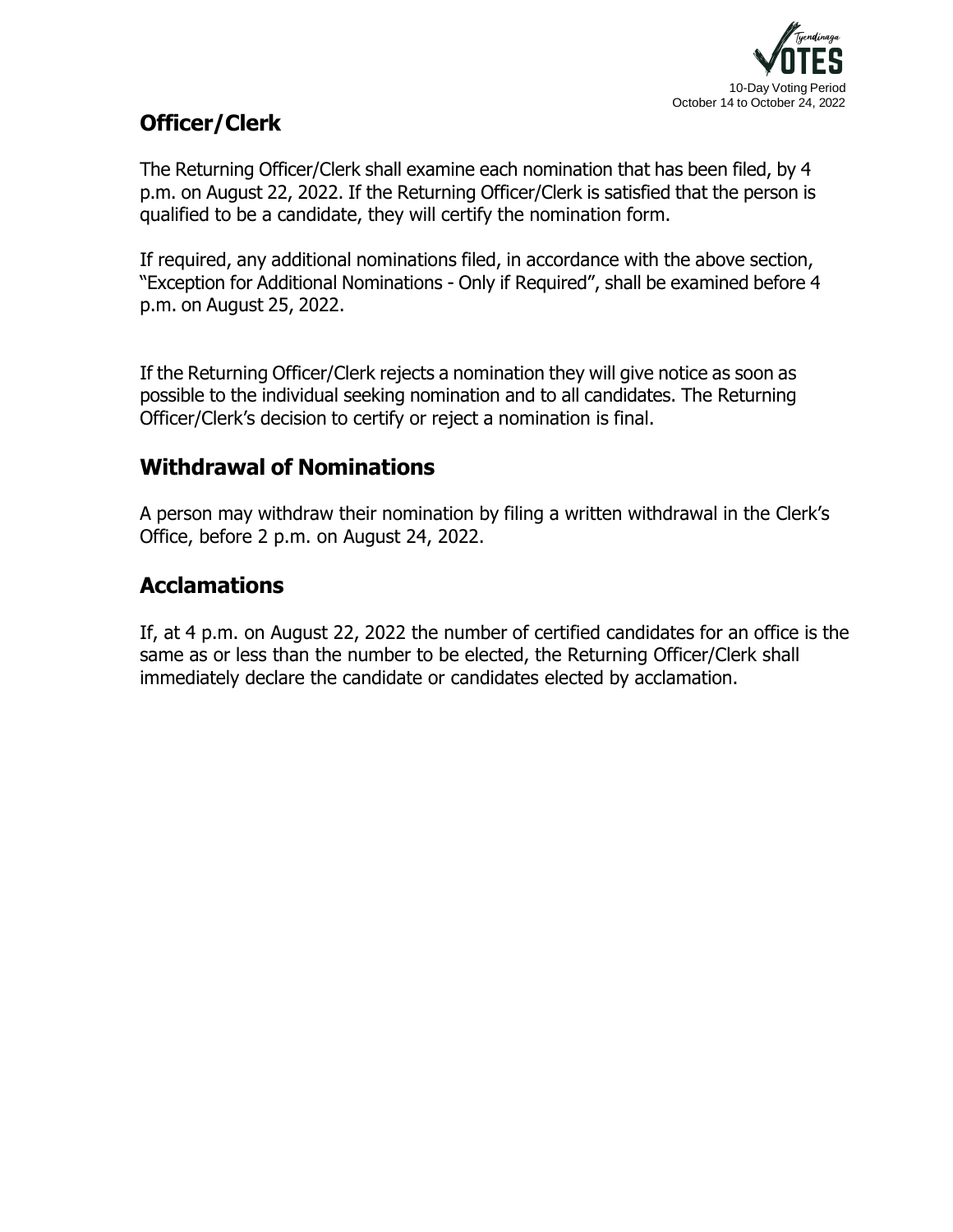

# <span id="page-16-0"></span>**Part D: Campaign Information**

Candidates are strongly encouraged to refer to the 2022 [Candidates'](https://www.ontario.ca/document/2022-candidates-guide-ontario-municipal-council-and-school-board-elections) Guide for Ontario [Municipal](https://www.ontario.ca/document/2022-candidates-guide-ontario-municipal-council-and-school-board-elections) Council and School Board Elections for information on candidates' financial responsibilities.



A candidate must file their nomination form before spending any money or receiving campaign contributions, and the amount a candidate spends on their campaign is regulated.

## <span id="page-16-1"></span>**Campaign Expense Limits**

There are limits on the amount a registered candidate may spend during the period starting the day the candidate files a nomination paper and ending on January 3, 2023. The limit on campaign expenses is based on a formula related to the number of electors entitled to vote for the office.

Once a person files their nomination form, they will be given a Preliminary Certificate of Maximum Campaign Expense Limit based on the Voters' List from the 2018 Municipal Election.

The following formula stipulated by the Municipal Elections Act is used to calculate the spending limits:

Reeve: \$7,500 plus 85 cents per eligible elector Deputy Reeve, Councillor or School Board Trustee,: \$5,000 plus 85 cents per eligible elector

## <span id="page-16-2"></span>**Filing Financial Statements**

All candidates, including those not elected, those who withdrew their nomination and whose nomination was rejected by the Returning Officer/Clerk, must disclose and report on their campaign expenses and contributions by March 31, 2023 at 2:00 p.m., or before May 1, 2023 at 2:00 p.m. (with a \$500 late filing fee) in accordance with the following:

- All candidates are required to file a detailed financial statement on the prescribed form – Form 4.
- Candidates must have their financial statement audited and submit the auditor's report to the Returning Officer/Clerk along with their financial statement, if expenses and/or contributions total more than \$10,000.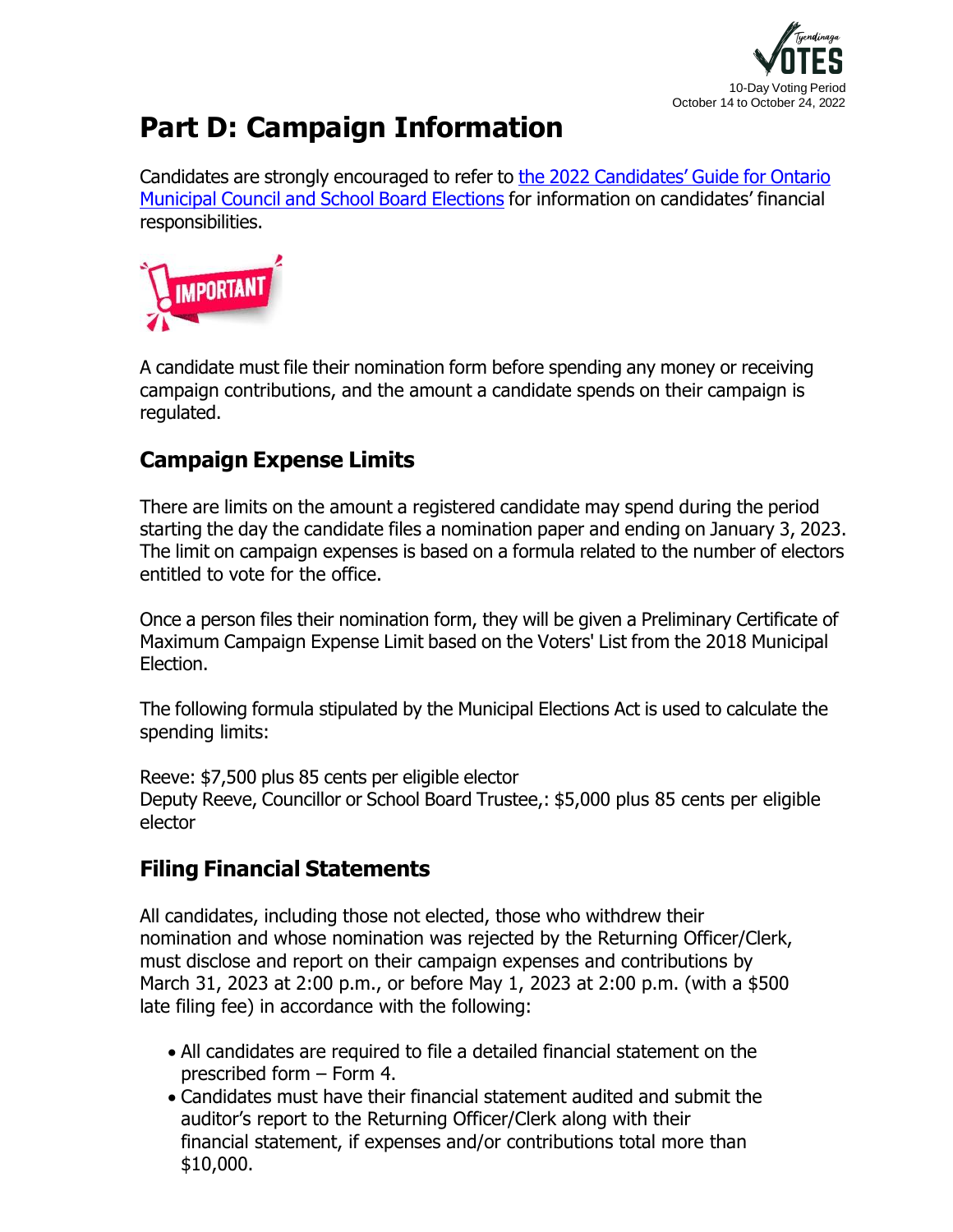

A candidate must file a separate financial statement for each office to which they were nominated during the election period, unless the offices are all on the same council and are elected by a general vote of all electors of a municipality. Each campaign for an office for which the election is conducted by ward is a separate campaign.

The financial statement must be filed by May 1, 2023. Candidates' financial statements are filed with the Returning Officer/Clerk and are public documents which will be available for viewing by the public on the Township's website. The Returning Officer/Clerk will advise candidates at least 30 days prior to the May 31, 2023 filing deadline of all filing requirements of the Act. The Returning Officer/Clerk is not required to give additional notice for each supplementary filing date.

## <span id="page-17-0"></span>**Access to Apartment Buildings, Condominiums, etc. by Candidates (or their Authorized Representatives)**

Campaign provisions have been clarified through recent amendments to the Municipal Elections Act to allow candidates to campaign in apartment buildings, condominiums, non-profit housing co-ops or gated communities from 9 a.m. until 9 p.m. until October 23, 2022. Landlords and condominium corporations may not prohibit tenants or owners from displaying campaign signs in their windows.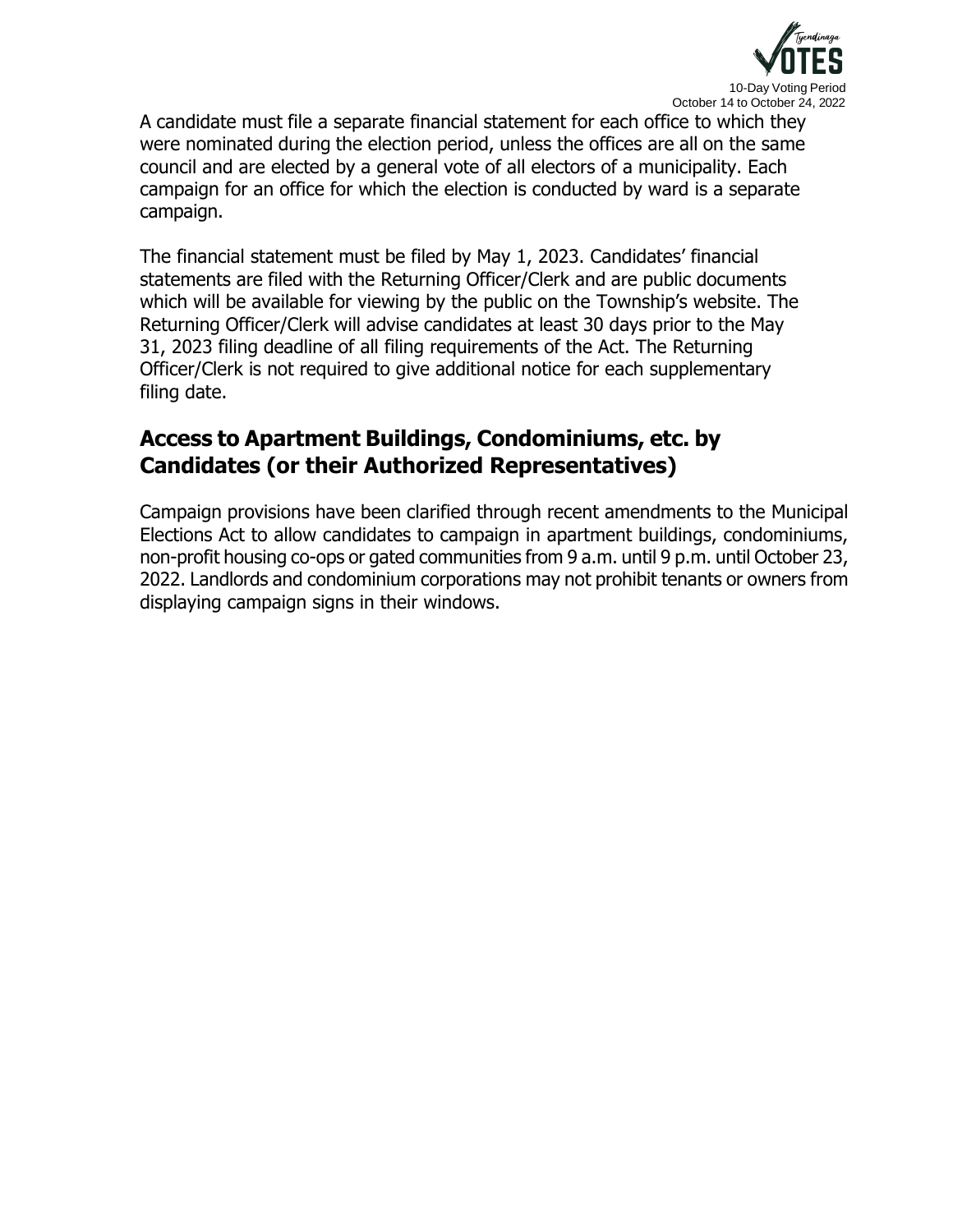

# <span id="page-18-0"></span>**Part E: Voter Information**

## <span id="page-18-1"></span>**Voter Qualifications**

A person is qualified to be a voter in Tyendinaga if on the last Voting Day - October 24, 2022, the person,

- (a) resides in Tyendinaga or is the owner or tenant of land in the Township, or the spouse of such owner or tenant;
- (b) is a Canadian citizen;
- (c) is at least 18 years old; and,
- (d) is not prohibited from voting as outlined in the Municipal Elections Act or any other law.

## <span id="page-18-2"></span>**Persons Prohibited from Voting**

The following persons are prohibited from voting:

- (a) A person who is serving a sentence of imprisonment in a penal or correctional institution;
- (b) A corporation;
- (c) A person acting as executor or trustee or in any other representative capacity;
- (d) A person who was convicted of the corrupt practice described in subsection 90 (3) of the Municipal Elections Act, if voting day in the current election is less than five years after voting day in the election in respect of which they were convicted.

## <span id="page-18-3"></span>**Definition of Residence**

For the purposes of the Municipal Elections Act, a person's residence is the permanent lodging place to which, whenever absent, they intend to return. These provisions exist to allow for individuals who are homeless to vote. The following rules apply in determining a person's residence:

- 1. A person may only have one residence at a time.
- 2. The place where a person's family resides is also their residence, unless they move elsewhere with the intention of changing their permanent lodging place.
- 3. If a person has no other permanent lodging place, the place where they occupy a room or part of a room as a regular lodger or to which they habitually return is their residence.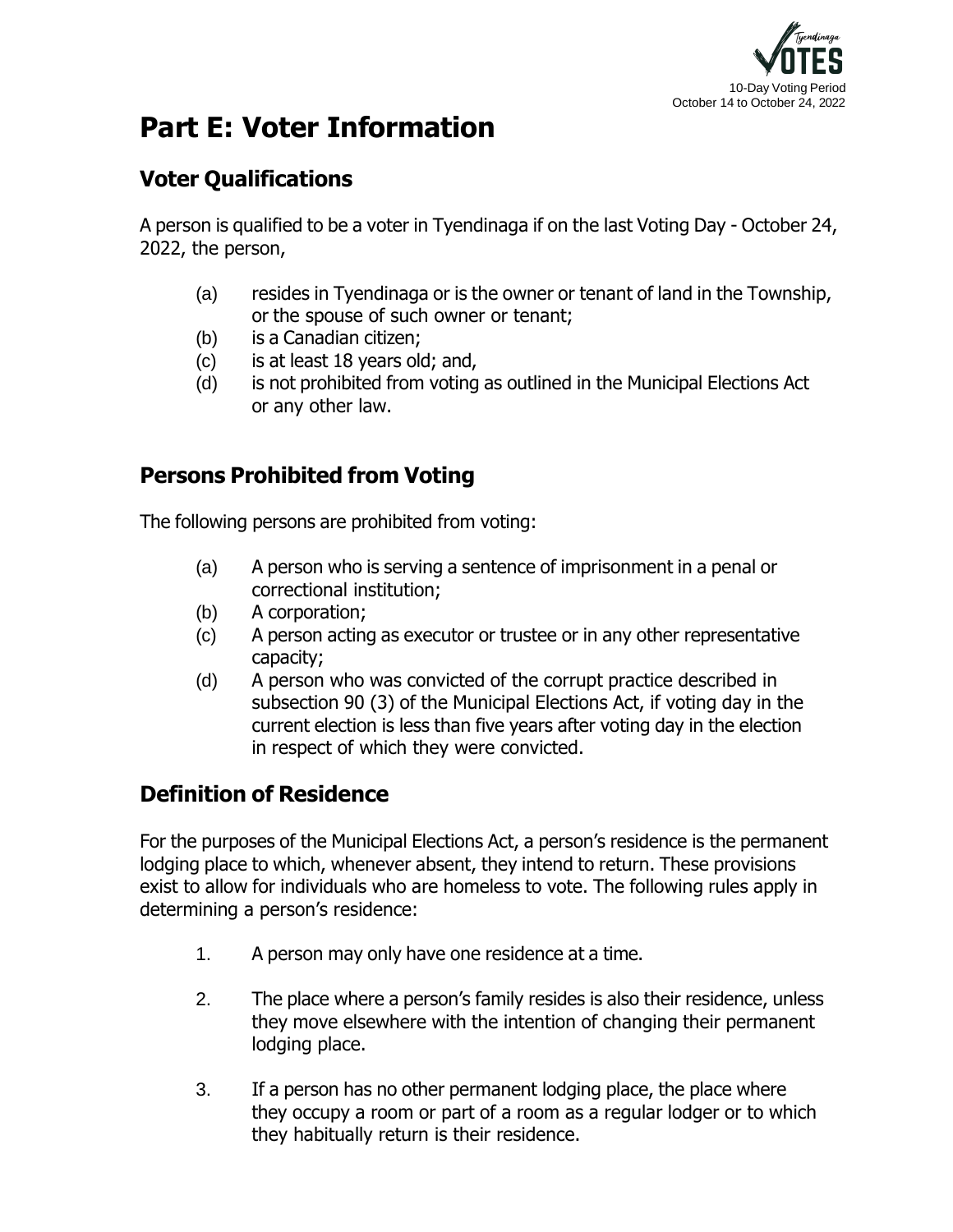

- (2.1) Despite number 1 above, a person may have residences in two local municipalities at the same time if,
	- (a) the person lives in one of the local municipalities in order to attend an educational institution but not with the intention of changing their permanent lodging place; and,
	- (b) the person's permanent lodging place is in the other local municipality.

## <span id="page-19-0"></span>**Voters' List**

The Voters' List is a list of eligible electors in the Township of Tyendinaga. During non-election years the Township of Tyendinaga does not maintain a Voters' List.

During an election cycle, the Municipal Property Assessment Corporation (MPAC) is responsible for preparing the preliminary list of electors for each municipality and school board in Ontario. It is MPAC's Municipal Property Assessment database of both property owners and tenants that is used to prepare this preliminary list, which aids in the preparation of the final Voters' List for the election.

From now until the middle of August voters may log into MPAC's online web tool **[VoterLookup.ca](https://www.voterlookup.ca/)** to check their information.

Voterlookup.ca lets you:

- confirm the accuracy of your information;
- update your information where incorrectly recorded; and/or,
- add a name to the database so that it is correctly recorded for municipal and school board voting purposes.

In the middle of August, MPAC will provide this preliminary list of electors to the Township. Until October 24, 2022, the Township will conduct its own enumeration of eligible voters in Tyendinaga.



**Eligible voters should be on the Voters' List by mid-September.**

**This will ensure that they receive their Personal Identification Number (PIN) in the mail, which will allow them to access their online ballot.**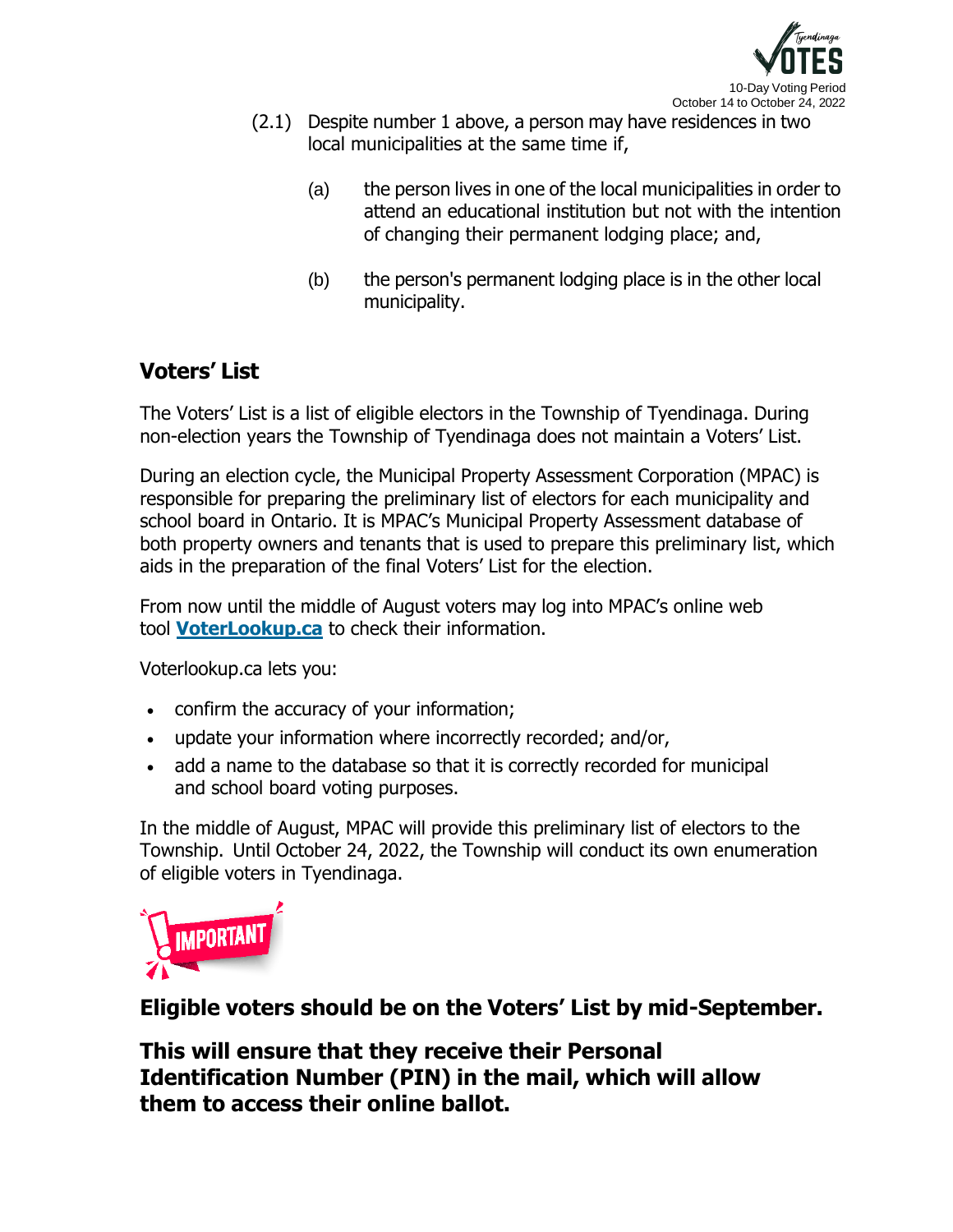

## <span id="page-20-0"></span>**How to Get a Copy of the Voters' List**

Candidates are entitled to receive a copy of the List for campaign purposes. The List will be provided electronically to Candidates using the Candidate's Portal. **The information contained on the Voters' List is to be used for election purposes only. The use and sale of the Voters' List for Commercial purposes is strictly prohibited.**

In order to gain access to the Voters' List, candidates must first complete the prescribed form: Candidate's Declaration - Proper Use of Voters' List & Access to Candidates' Portal.

## <span id="page-20-1"></span>**Proxy Voting**

Proxy voting is used when a person cannot attend a voting location to cast their ballot. However, since Tyendinaga voters will be able to cast their ballot from anywhere they have an internet connection, proxy voting will not be available for the 2022 Municipal Election.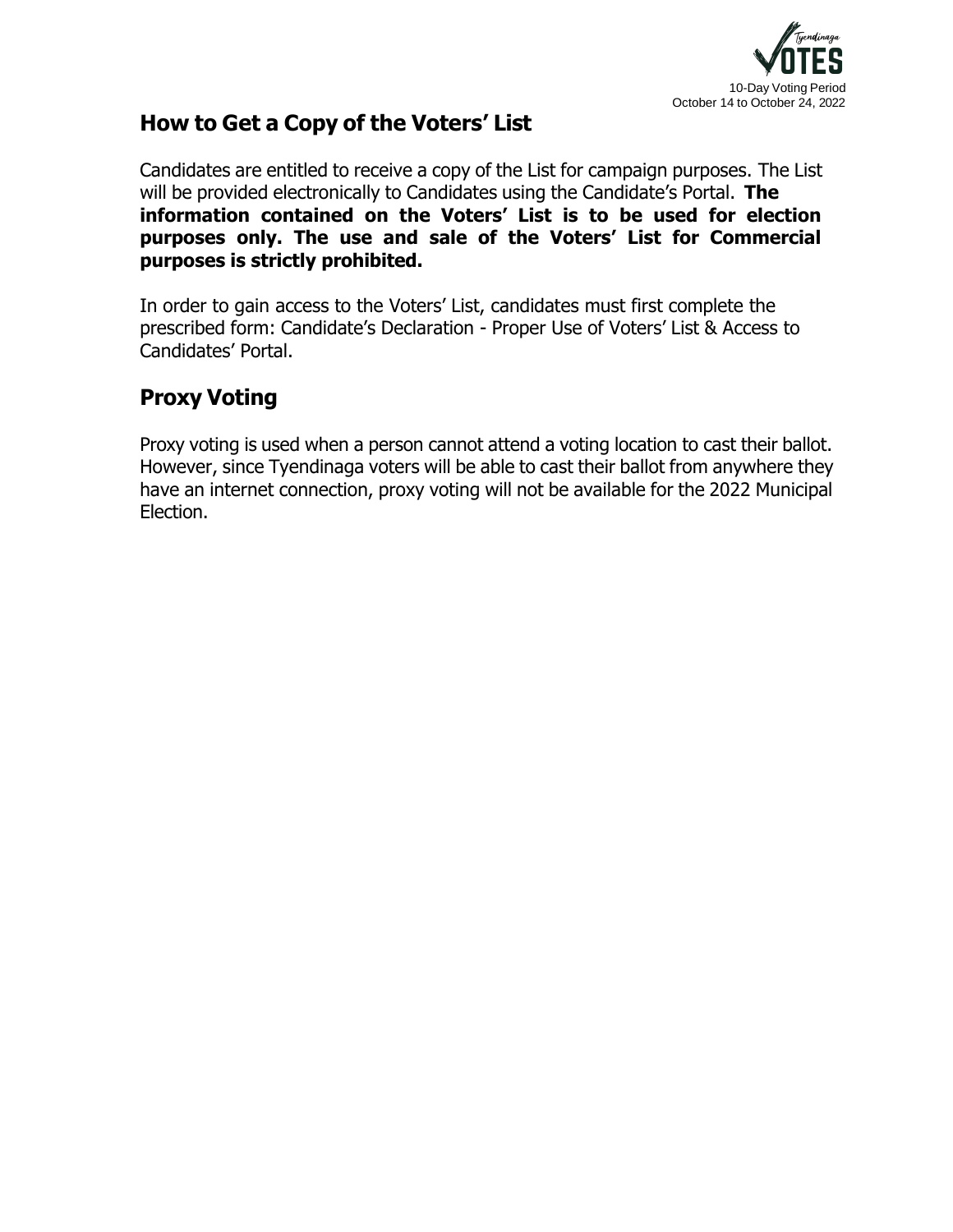

# <span id="page-21-0"></span>**Part F: Contact Information, Forms & Checklist**

## <span id="page-21-1"></span>**Contact Information**

To schedule an appointment to file a nomination form, or for general inquiries please contact the Township's Election Office at [elections@tyendinagatownship.com](mailto:elections@tyendinagatownship.com) or by phone at 613-396-1944 extension 200.

## <span id="page-21-2"></span>**Forms**

Candidates can get copies of forms from the Clerks Office, or download them from the Government of Ontario's Central Form Repository at [www.forms.ssb.gov.on.ca.](https://www.forms.ssb.gov.on.ca/mbs/ssb/forms/ssbforms.nsf?opendatabase&ENV=WWE)

## **Direct links to forms:**

[Nomination Paper \(Form 1\)](https://forms.mgcs.gov.on.ca/en/dataset/017-9499p) Financial [Statement](https://forms.mgcs.gov.on.ca/en/dataset/017-9503p) – Auditor's Report – Candidate (Form 4) Financial Statement – [Subsequent](https://forms.mgcs.gov.on.ca/en/dataset/017-9504p) Expenses (Form 5) [Notice of Extension of Campaign Period \(Form 6\)](https://forms.mgcs.gov.on.ca/en/dataset/017-10550p) Financial [Statement](https://forms.mgcs.gov.on.ca/en/dataset/017-10552p) – Auditor's Report – Third Party (Form 8) Candidate's Declaration - [Proper Use of Voters' List & Access to Candidates'](https://tyendinagatownship.com/wp-content/uploads/2022/05/Candidates-Declaration-Proper-Use-of-Voters-List-Candidate-Portal-Access.pdf)  [Portal](https://tyendinagatownship.com/wp-content/uploads/2022/05/Candidates-Declaration-Proper-Use-of-Voters-List-Candidate-Portal-Access.pdf) [Personal Information Release Form -](https://tyendinagatownship.com/wp-content/uploads/2022/05/Personal-Release-of-Information-Form-Candidate-Consent.pdf) Candidate Consent [Election Sign Deposit Form](https://tyendinagatownship.com/wp-content/uploads/2022/05/Election-Sign-Deposit-Form.pdf) [Declaration of Qualifications -](https://tyendinagatownship.com/wp-content/uploads/2022/05/Declaration-of-Qualifications-Council.pdf) Council [Notice of Electronic Communications](https://tyendinagatownship.com/wp-content/uploads/2022/05/Notice-of-Electronic-Communications.pdf)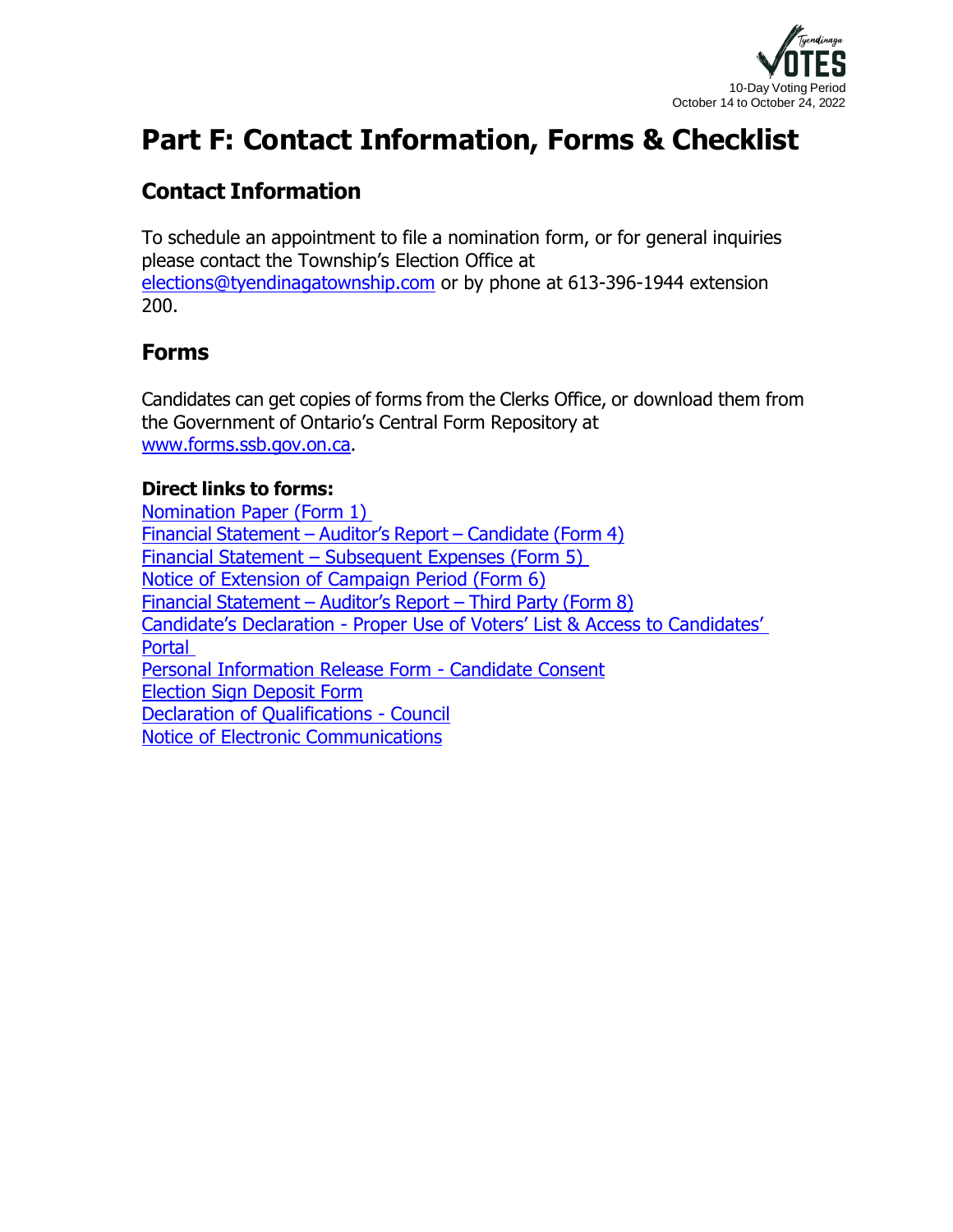

# **Candidate Checklist**

**Before** you can file your nomination as a candidate in Tyendinaga's 2022 Municipal Election, you must ensure the following:

|                                                                                                 |                                                                                                                                                                                                                              | Confirm that you are qualified to run for Municipal Office in the Township of<br>Tyendinaga, or for the School Board for which you are running in.<br><b>Applicable Forms:</b> Declaration of Qualifications - Council                                                                            |  |
|-------------------------------------------------------------------------------------------------|------------------------------------------------------------------------------------------------------------------------------------------------------------------------------------------------------------------------------|---------------------------------------------------------------------------------------------------------------------------------------------------------------------------------------------------------------------------------------------------------------------------------------------------|--|
|                                                                                                 | Book your meeting with the Elections Office to file your nomination. Email:<br>elections@tyendinagatownship.com or by call 613-396-1944 extension 200.                                                                       |                                                                                                                                                                                                                                                                                                   |  |
|                                                                                                 | with the Elections Team.                                                                                                                                                                                                     | After booking your meeting you will receive an email with all nomination forms<br>included as a package. Complete your nomination form on-line to the best of<br>your ability using the Township's online platform prior to your appointment<br><b>Applicable Form:</b> Nomination Paper (Form 1) |  |
|                                                                                                 | You have original photo identification, which includes your proof of Canadian<br>citizenship, signature, name and qualifying address to file your nomination. E.g.<br>Driver's Licence and Passport. Upload your scanned ID. |                                                                                                                                                                                                                                                                                                   |  |
| $\perp$                                                                                         | <b>Applicable Form:</b>                                                                                                                                                                                                      | If you intend to put up election signs, you have completed the election sign<br>permit application included in your package of electronic forms.<br><b>Election Sign Deposit Application</b>                                                                                                      |  |
| $\perp$                                                                                         | application fee ready to submit.<br><b>Applicable Fees:</b> Reeve's office - \$200                                                                                                                                           | You have the appropriate nomination filing fee, and election sign Deposit<br>All other offices - \$100<br>Election Sign Deposit - \$100 (refundable)                                                                                                                                              |  |
| After you have filed your nomination as a candidate in Tyendinaga's 2022 Municipal<br>Election: |                                                                                                                                                                                                                              |                                                                                                                                                                                                                                                                                                   |  |
| —                                                                                               |                                                                                                                                                                                                                              |                                                                                                                                                                                                                                                                                                   |  |

- Open up a separate bank account under your campaign. **Remember!** You must not spend or raise funds for your campaign until your nomination form and all other documents have been filed with the Elections Office.
- $\Box$  Only allow your election signs to go up any time on September 6, 2022. Failure to comply with the Township's Election Signs By-law may result in additional fees being incurred.
- Login to the Candidate's Portal and ensure you are familiar with the set-up.  $\Box$ Together with the [elections website,](http://www.tyendinagatownship.com/elections) the Candidate's Portal is your primary hub for Candidate information.